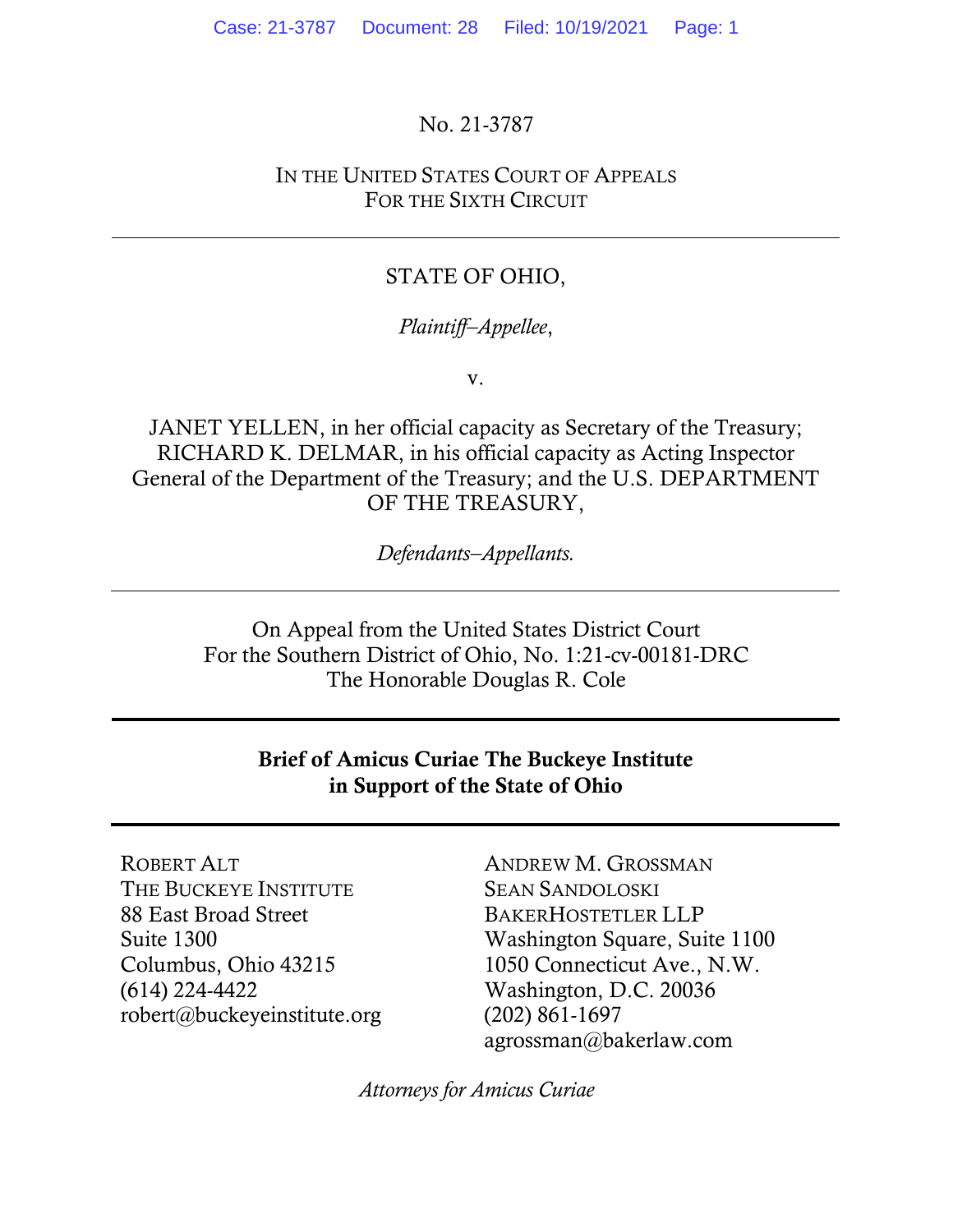## Corporate Disclosure Statement

The Buckeye Institute was founded in 1989 and is an independent research and educational institution whose mission is to advance free-market public policy in the states. It has no parent corporation, nor does any publicly held corporation own 10% or more of its stock.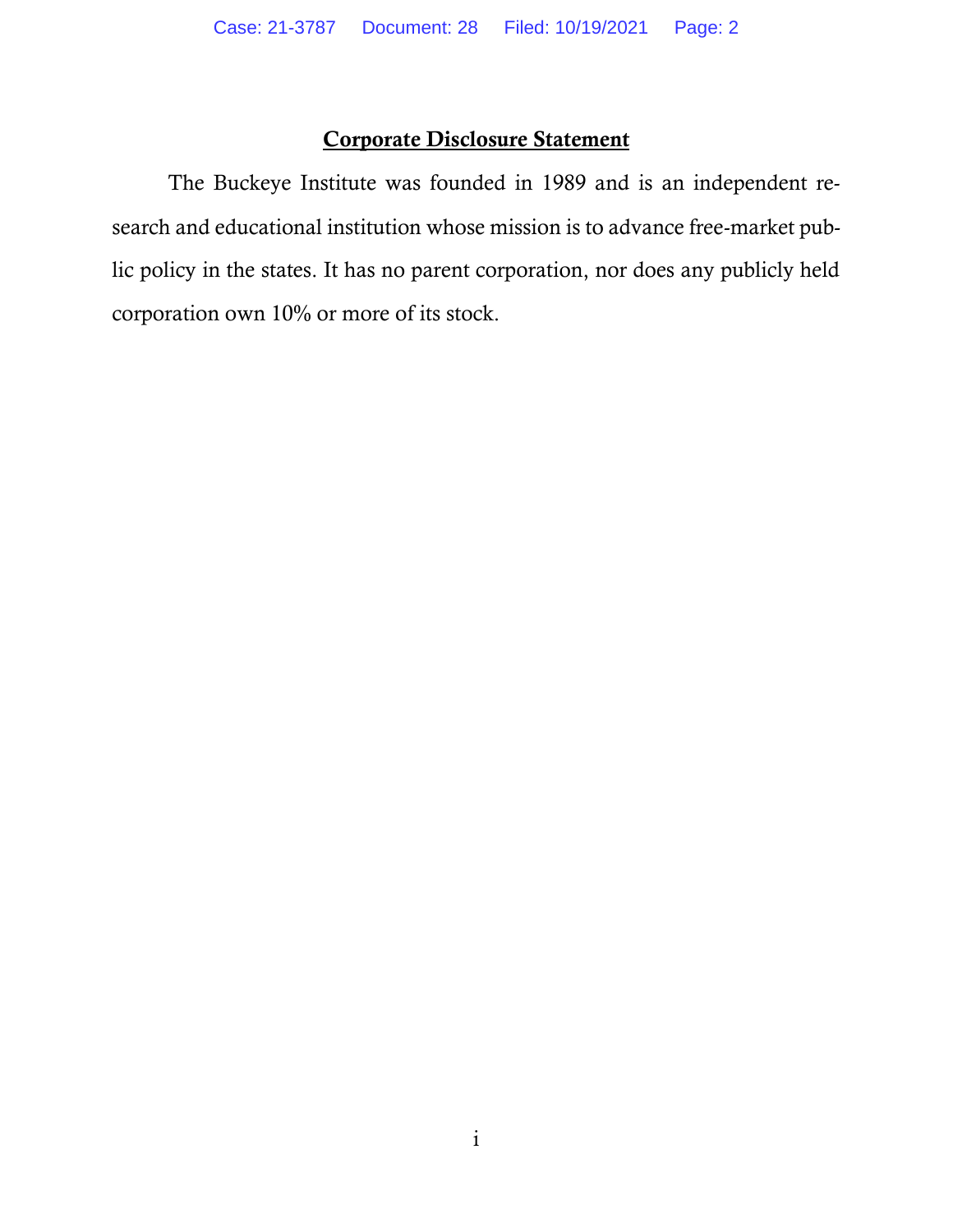# Table of Contents

|           | I. The Tax Mandate Is Fundamentally Vague and Therefore                                                   |
|-----------|-----------------------------------------------------------------------------------------------------------|
| A.        | Congress May Impose Conditions on States' Receipt of<br>Federal Funds Only If It Does So "Unambiguously"4 |
| <b>B.</b> | The Tax Mandate's Unprecedented Vagueness Renders                                                         |
|           | II. Treasury Cannot and Did Not Cure the Tax Mandate's                                                    |
| А.        | The Executive Branch Cannot Make Up for Congress's                                                        |
| <b>B.</b> | Treasury's Interim Final Rule Only Reinforces the Tax                                                     |
|           | 25                                                                                                        |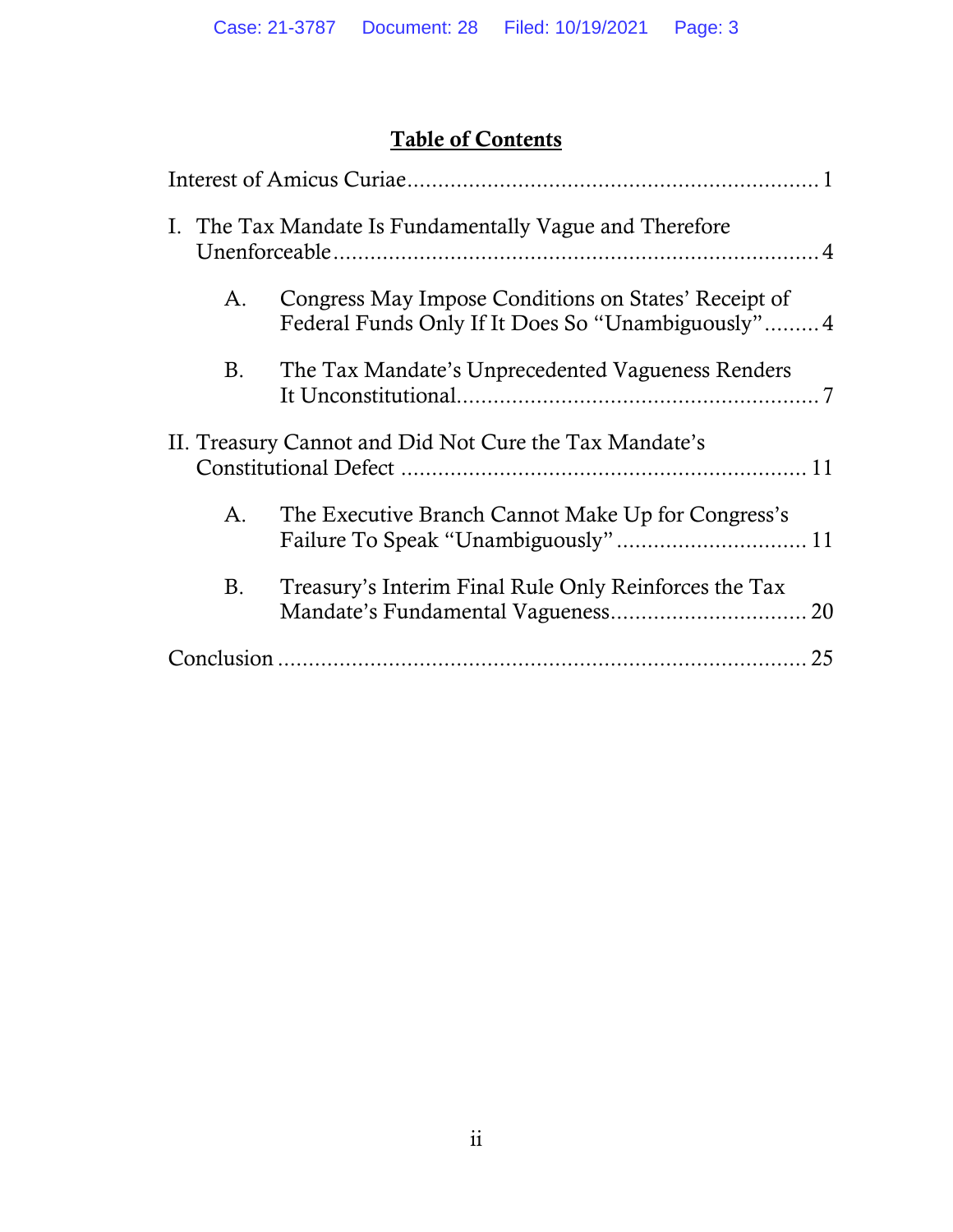# Table of Authorities

| Page(s)                                                             |
|---------------------------------------------------------------------|
| Cases                                                               |
| Am. Transfer & Storage Co. v. Interstate Com. Comm'n,               |
| Arlington Cent. Sch. Dist. Bd. of Educ. v. Murphy,                  |
| Atascadero State Hosp. v. Scanlon,                                  |
| Bennett v. Ky. Dep't of Educ.,                                      |
| BFP v. Resolution Trust Corp.,                                      |
| Chevron, U.S.A., Inc. v. Nat. Res. Def. Council, Inc.,              |
| City of Chicago v. Barr,                                            |
| Cutter v. Wilkinson,                                                |
| DaimlerChrysler Corp. v. Cuno,<br>23                                |
| Davis v. Monroe Cnty. Bd. of Educ.,                                 |
| Dellmuth v. Muth,                                                   |
| Doe v. Bd. of Educ. of Oak Park & River Forest High Sch. Dist. 200, |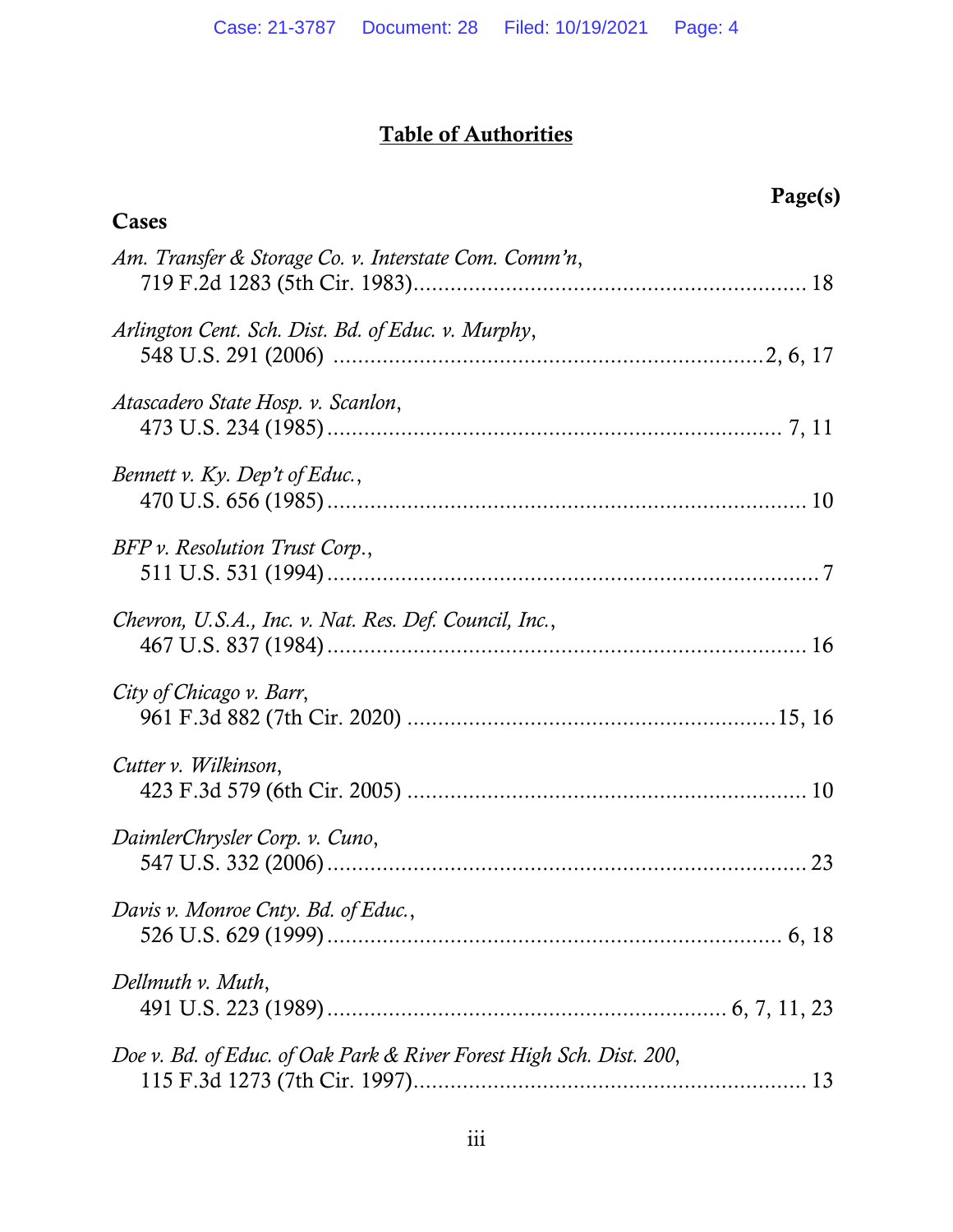| Douglas v. Indep. Living Ctr. of S. Cal., Inc., |
|-------------------------------------------------|
| Fairfax's Devisee v. Hunter's Lesee,            |
| FCC v. Fox Television Stations, Inc.,           |
| Franklin v. Gwinett Cnty.,                      |
| Garcia v. San Antonio Metro. Transit Auth.,     |
| Gebser v. Lago Indep. Sch. Dist.,               |
| Gregory v. Ashcroft,                            |
| Haight v. Thompson,                             |
| Kimel v. Fla. Bd. of Regents,                   |
| Long Island Care at Home, Ltd. v. Coke,         |
| National League of Cities v. Usery,             |
| New York v. United States,                      |
| Pennhurst State Sch. & Hosp. v. Halderman,      |
| Printz v. United States,                        |
|                                                 |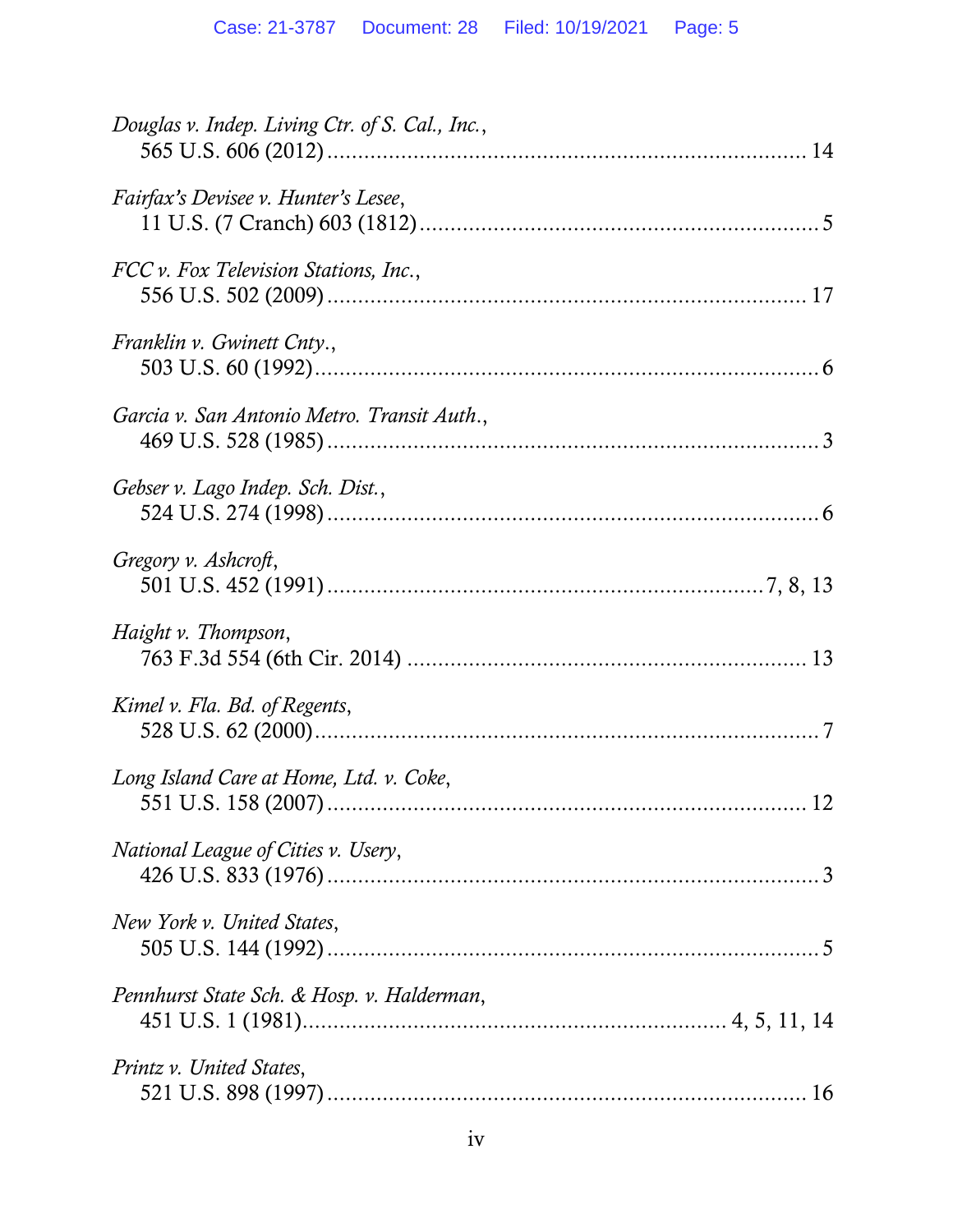| Rapanos v. United States,                                      |
|----------------------------------------------------------------|
| Sch. Dist. of City of Pontiac v. Sec'y of U.S. Dep't of Educ., |
| Seila Law LLC v. CFPB,                                         |
| Sharp v. Johnson,                                              |
| South Dakota v. Dole,                                          |
| State ex rel. Ohio Acad. of Trial Lawyers v. Sheward,          |
| Tex. Educ. Agency v. U.S. Dep't of Educ.,                      |
| United States v. Bass,                                         |
| Va. Dep't of Educ. v. Riley,                                   |
| Will v. Mich. Dep't of State Police,                           |
| <b>Constitutional Provisions</b>                               |
|                                                                |
| <b>Statutes</b>                                                |
|                                                                |
|                                                                |
|                                                                |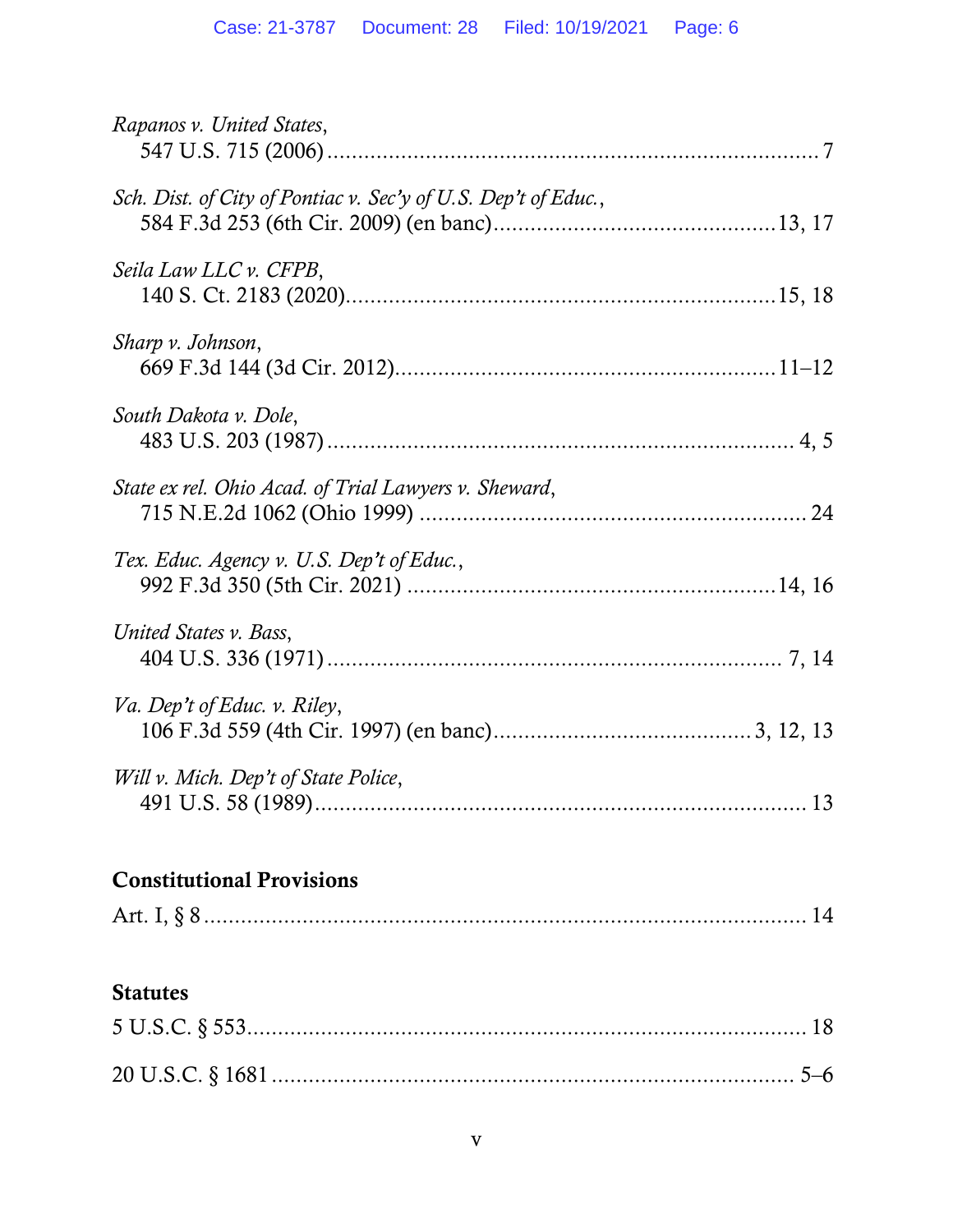| <b>Other Authorities</b><br>Jeffrey M. Birnbaum & Alan S. Murray,<br>The Federalist No. 58, at 303 (James Madison) (Gideon ed., 2001) 15<br>The Federalist No. 70, at 475 (Alexander Hamilton) (J. Cooke ed., 1961) 18<br>The Federalist No. 78, at 402 (Alexander Hamilton) (Gideon ed., |
|-------------------------------------------------------------------------------------------------------------------------------------------------------------------------------------------------------------------------------------------------------------------------------------------|
|                                                                                                                                                                                                                                                                                           |
|                                                                                                                                                                                                                                                                                           |
|                                                                                                                                                                                                                                                                                           |
|                                                                                                                                                                                                                                                                                           |
|                                                                                                                                                                                                                                                                                           |
|                                                                                                                                                                                                                                                                                           |
| Felix Frankfurter, Some Reflections on the Reading of Statutes, 47 Colum.                                                                                                                                                                                                                 |
| Larry J. Obhof, Federalism, I Presume? A Look at the Enforcement of<br>Federalism Principles Through Presumptions and Clear Statements Rules,                                                                                                                                             |
| Peter J. Smith, Pennhurst, Chevron, and the Spending Power, 110 Yale                                                                                                                                                                                                                      |
| Cass R. Sunstein, <i>Nondelegation Canons</i> , 67 U. Chi. L. Rev. 315 (2000)  17                                                                                                                                                                                                         |
| Edward Zelinsky, Putting State Courts in the Constitutional Driver's Seat:<br>State Taxpayer Standing After Cuno and Winn, 40 Hastings Const.                                                                                                                                             |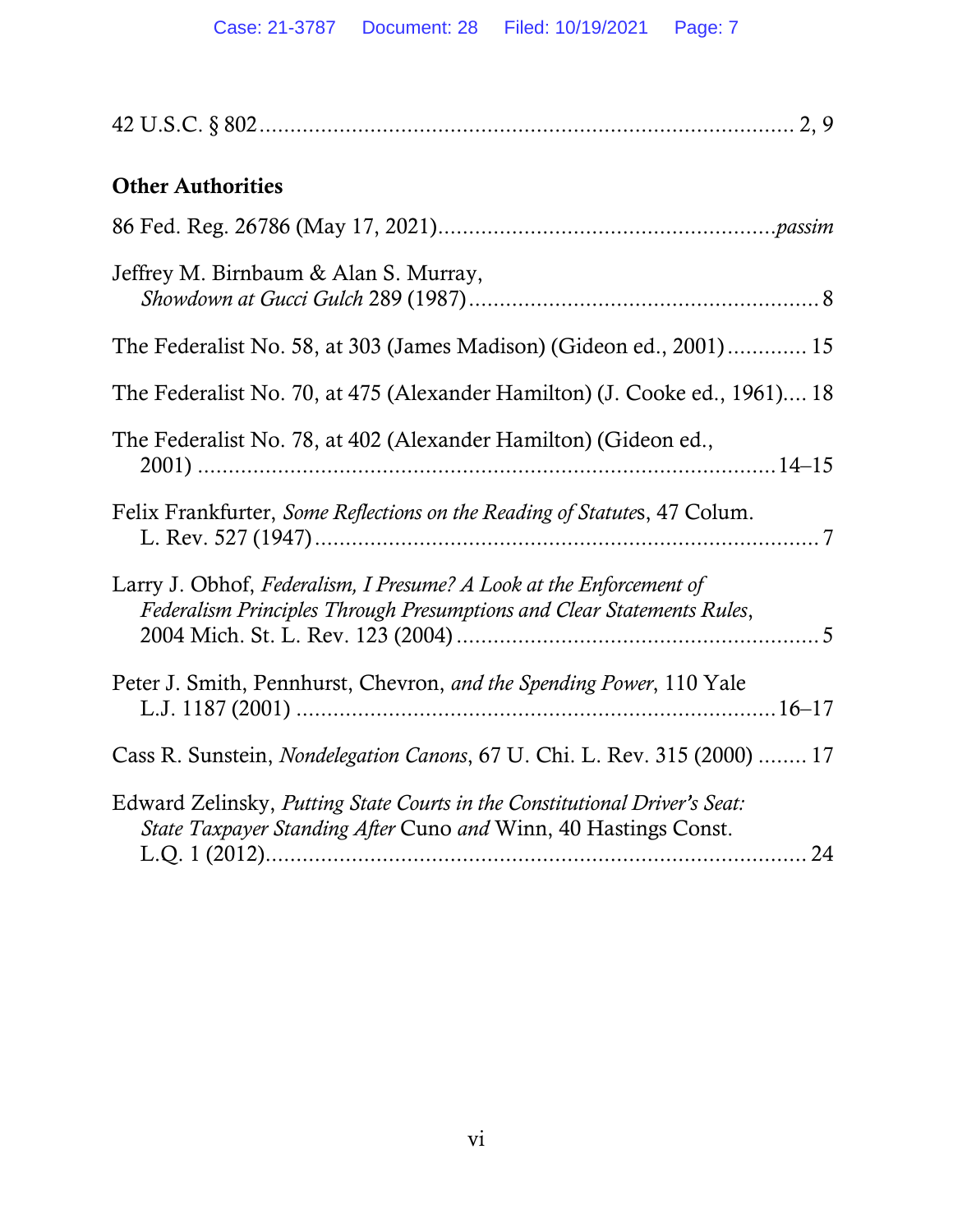#### Interest of Amicus Curiae<sup>1</sup>

The Buckeye Institute was founded in 1989 as an independent research and educational institution—a "think tank"—to formulate and promote freemarket solutions for Ohio's most pressing public policy problems. Through its Legal Center, the Buckeye Institute engages in litigation in support of the principles of federalism enshrined in the U.S. Constitution. The Buckeye Institute is dedicated to upholding the balance of power between States and the federal government as prescribed by the U.S. Constitution. It is also dedicated to creating a pro-growth tax system that rewards work and encourages entrepreneurship. The "Tax Mandate" challenged in this case directly threatens Buckeye's policy priorities, including those related to federalism, clear lines of government accountability, and pro-growth tax policy.

 $<sup>1</sup>$  All parties have consented to the filing of this brief. No counsel for any party</sup> authored this brief in whole or in part, and no person or entity other than the *amicus curiae* or its counsel made a monetary contribution intended to fund the brief's preparation or submission.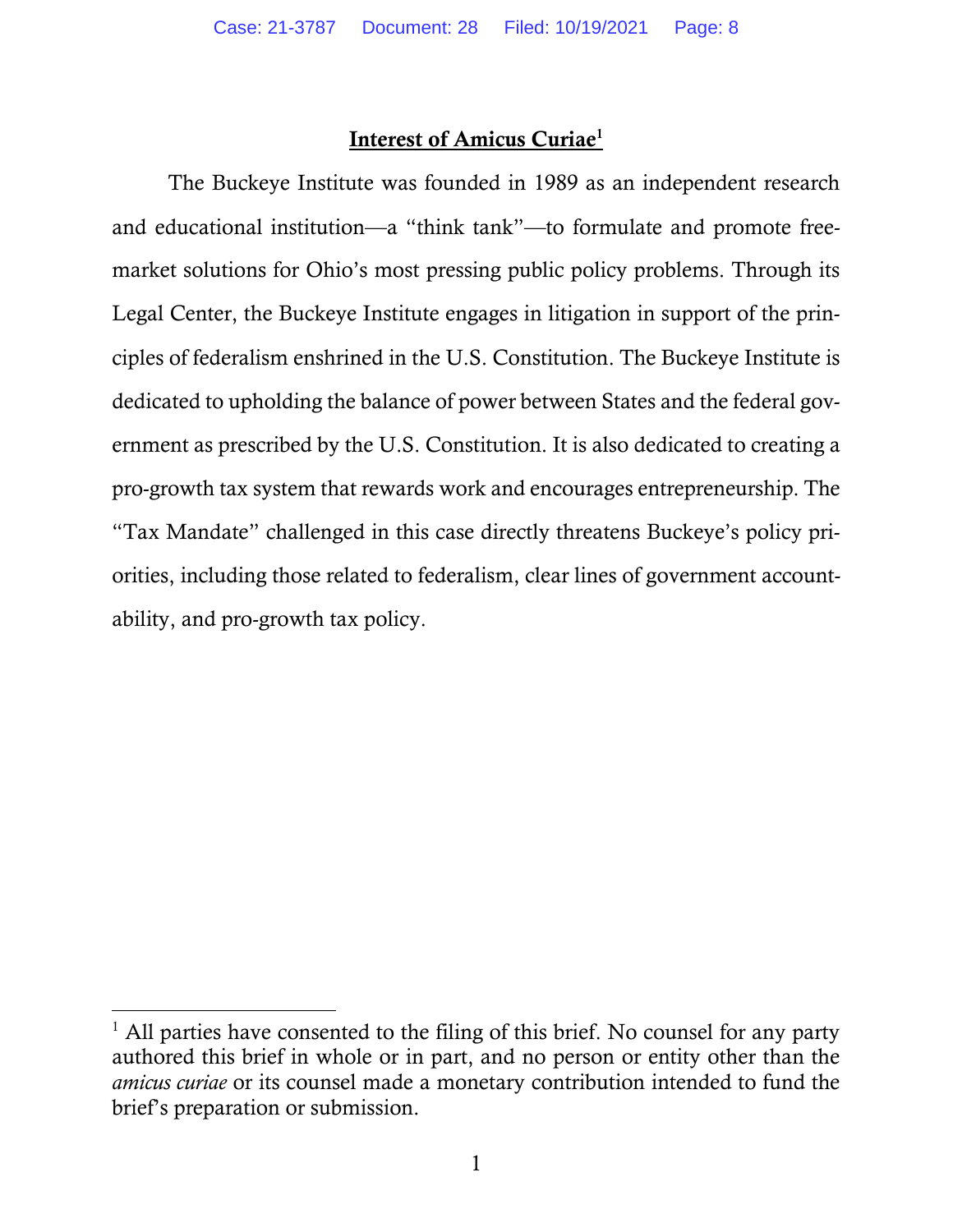#### Introduction and Summary of Argument

The American Rescue Plan Act of 2021 ("ARPA") conditions federal funding to States on a vague and open-ended prohibition on using federal funds to "either directly or indirectly offset a reduction in the net tax revenue" through "a change in law, regulation, or administrative interpretation…that reduces any tax…or delays the imposition of any tax or tax increase." 42 U.S.C. § 802(c)(2)(A). What precisely this language proscribes is anyone's guess, as practically any action by a State may, intentionally or not, reduce tax revenues. As the district court held, ARPA's "Tax Mandate" is unenforceable for that reason. If Congress wishes to impose conditions on States' receipt of federal funds, it must do so "unambiguously" so as to avoid unconsented, undue, and chilling intrusion on State's traditional powers. *Arlington Cent. Sch. Dist. Bd. of Educ. v. Murphy*, 548 U.S. 291, 296 (2006). Because it fails to draw any line at all distinguishing States' permissible exercise of their taxing and police powers from that which is proscribed, the Tax Mandate imposes no condition that can be lawfully enforced.

It is no exaggeration to say that, given force, the Tax Mandate would bulldoze the Constitution's vertical separation of powers. Its fundamental vagueness results in a complete capture of the levers of State policy by the federal government. It potentially freezes into stone State policy—across any field implicating economic activity—for an indeterminate period. Congress has never before used its Spending Clause power to affect such a broad intrusion on States' central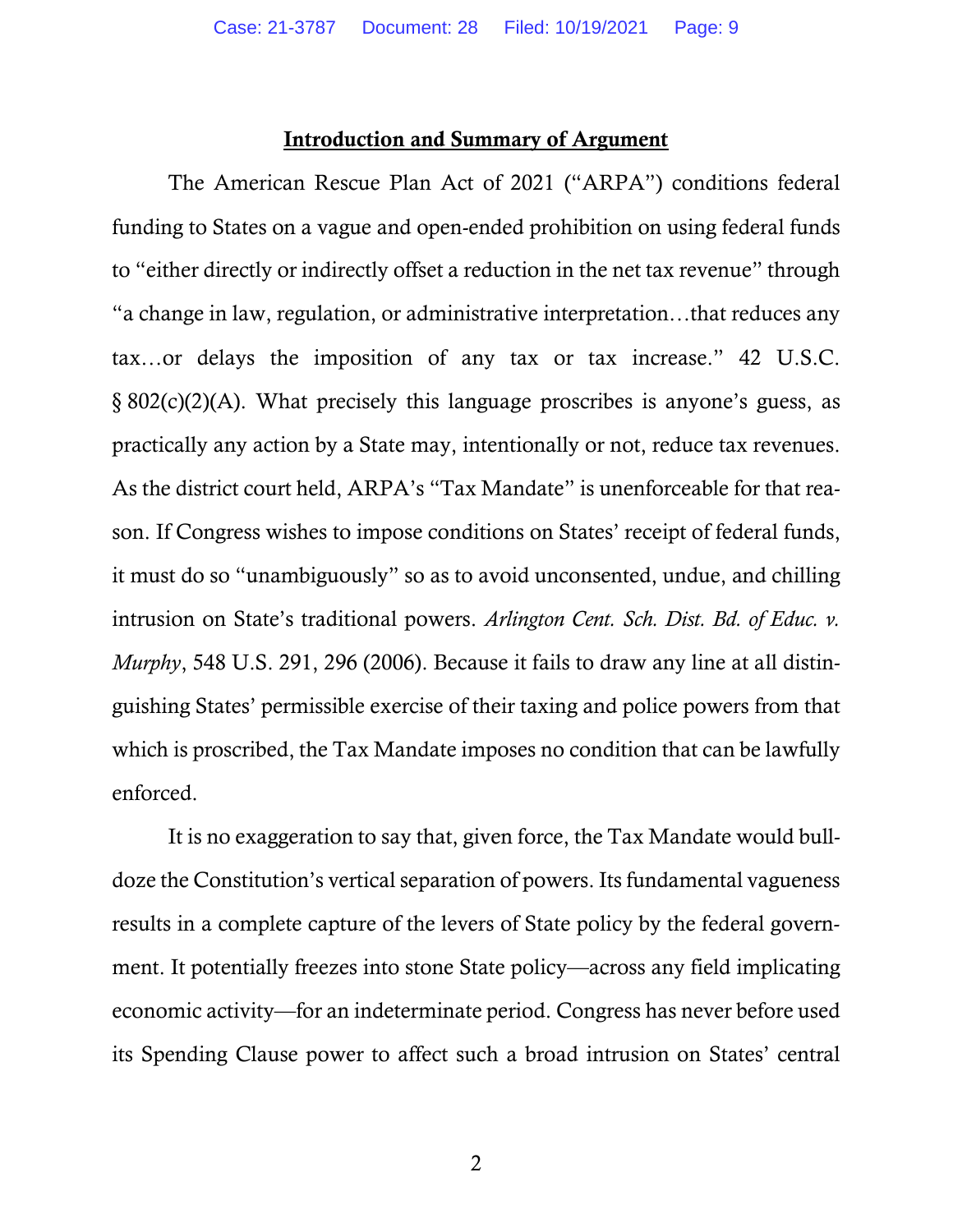policymaking authority. This interferes so substantially with States' integral governmental functions—and so fails to "comport with the federal system of government embodied in the Constitution"—that it would have been held invalid on its face under the rule of *National League of Cities v. Usery*, 426 U.S. 833, 852 (1976), *overruled by Garcia v. San Antonio Metro. Transit Auth*., 469 U.S. 528 (1985). Whatever the extent of Congress's powers in this area in the wake of *Garcia*, giving "state-displacing weight…to mere congressional ambiguity" as here "would evade the very procedure for lawmaking on which *Garcia* relied to protect states' interests." *Va. Dep't of Educ. v. Riley*, 106 F.3d 559, 567 (4th Cir. 1997) (en banc).

The Secretary of the Treasury cannot cure Congress's failure to impose a clear condition. The Constitution requires Congress—not the Executive Branch—to draw clear lines when encroaching upon the States' sovereignty. It is Congress's exercise of its Spending Clause power that has the effect of disrupting the federal–State balance, and it is therefore Congress's duty to ensure that it does so in a manner that enables States to police that incursion and that avoids miring States in uncertainty and chilling the exercise of their core powers. Punting the hard questions to the discretion of the Executive Branch is inconsistent with the Constitution's vertical and horizontal separation of powers.

The regulations promulgated by the Secretary are also no cure. They appoint the Secretary as a virtual viceroy over the States, with authority to review practically every decision that might affect tax revenue (potentially any exercise of tax and police powers) and discretion to approve or reject those decisions. In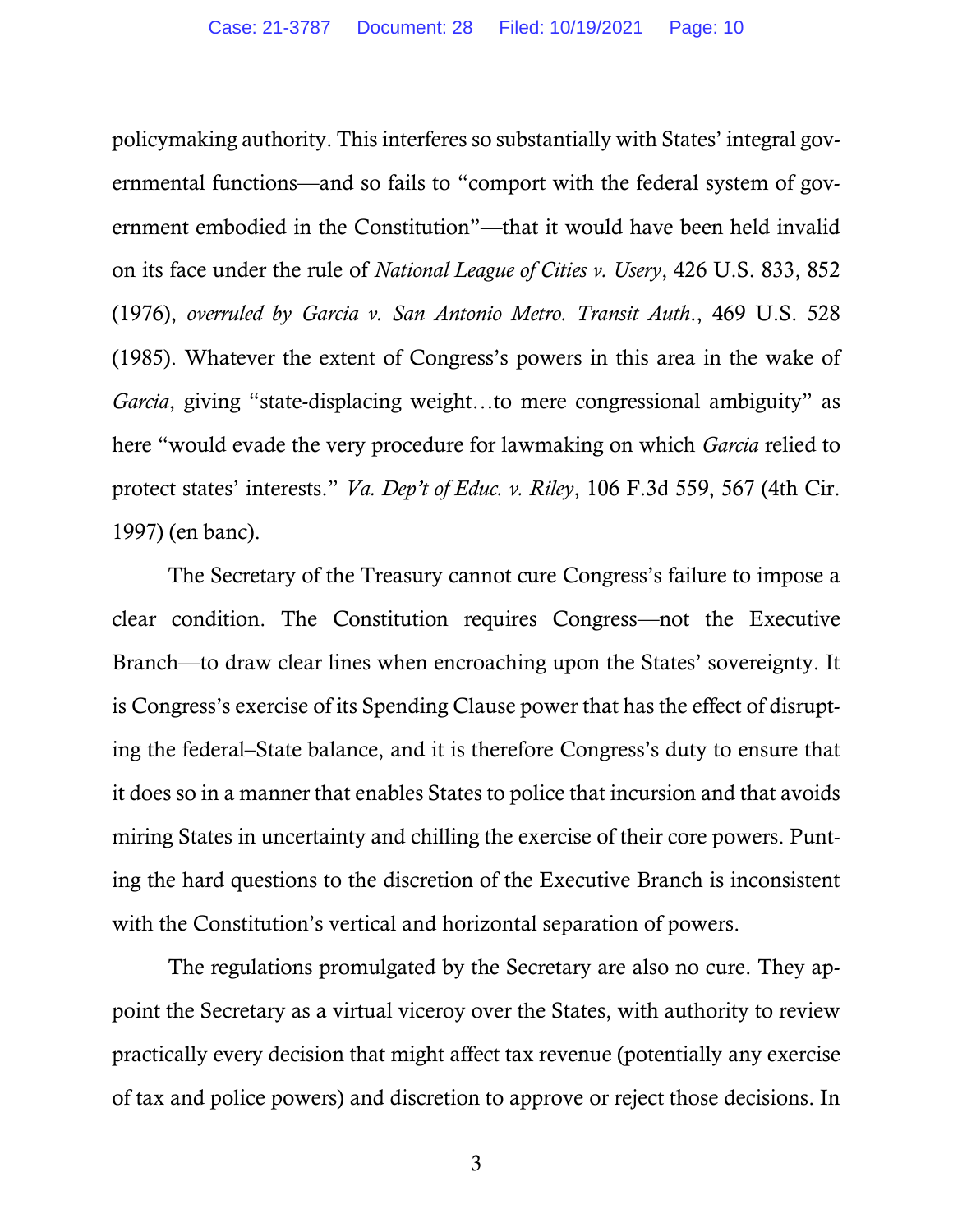this role, the Secretary exercises greater discretion over what States may do than State governors. Worse still, because the Secretary's regulations are merely regulations, the Secretary retains the power to withdraw or amend them at any time, even without notice upon a claim of "good cause." The Administrative Procedure Act is not equal to the requirement that Congress impose conditions on the States' receipt of funds unambiguously in advance of their acceptance, confirming that the responsibility to legislate clearly in this area rests solely upon Congress's shoulders—not those of an executive official powerless to act with the durability required when State sovereignty is at stake.

If Congress wishes to exert control over States' taxing and police-power decisions, it must at a minimum do so with a clarity that the Tax Mandate lacks. The judgment of the district court should be affirmed.

#### Argument

## I. The Tax Mandate Is Fundamentally Vague and Therefore Unenforceable

## A. Congress May Impose Conditions on States' Receipt of Federal Funds Only If It Does So "Unambiguously"

Congress may "condition the States' receipt of federal funds" only if it does so "'unambiguously, enabling the States to exercise their choice knowingly, cognizant of the consequences of their participation.'" *South Dakota v. Dole*, 483 U.S. 203, 208 (1987) (quoting *Pennhurst State Sch. & Hosp. v. Halderman*, 451 U.S. 1, 17 (1981) (cleaned up)). No mere technicality, this rule serves as an essential check on federal overreach and permits enforcement of the proper boundaries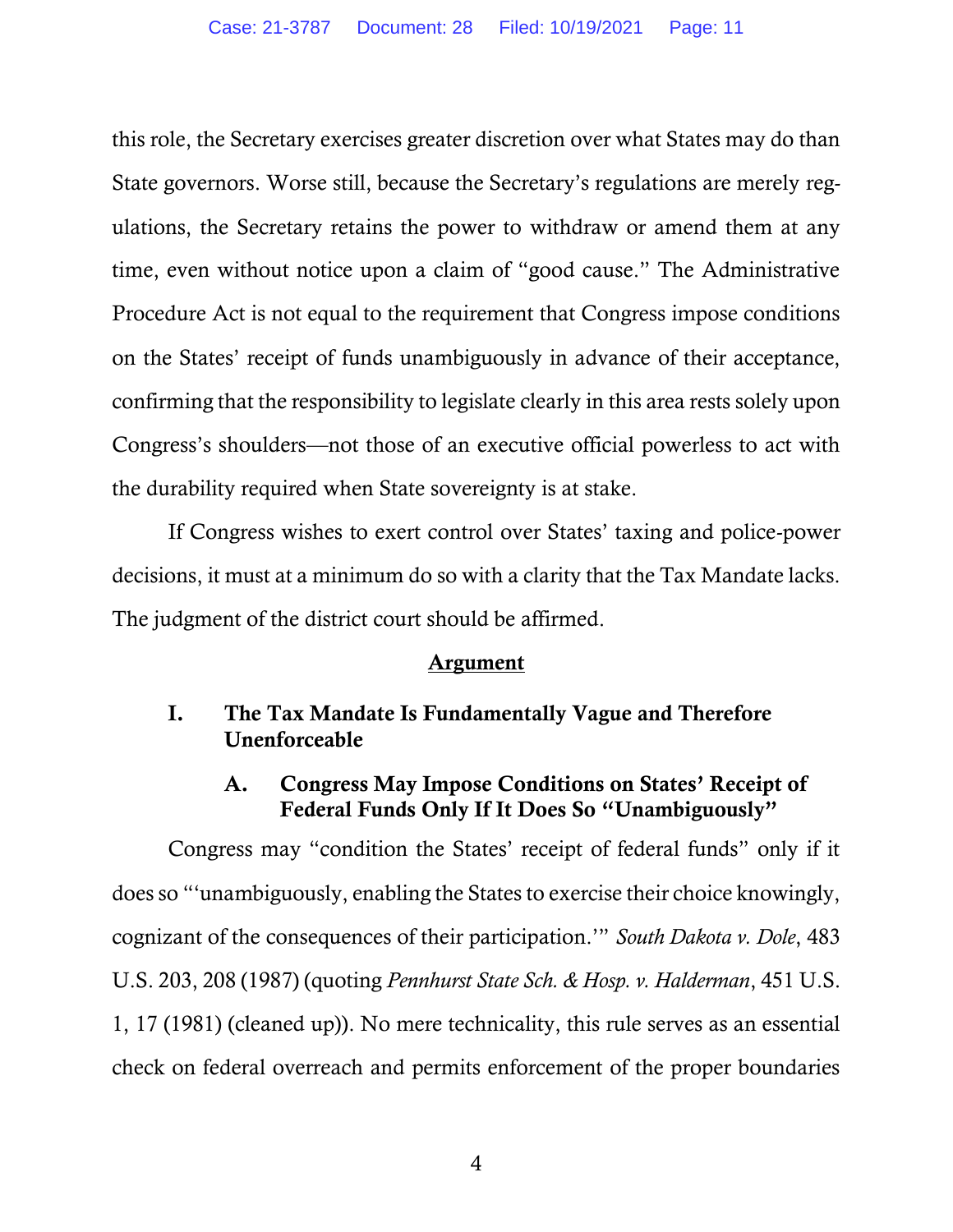between State and federal power. *See* Larry J. Obhof, *Federalism, I Presume? A Look at the Enforcement of Federalism Principles Through Presumptions and Clear Statements Rules*, 2004 Mich. St. L. Rev. 123, 132 (2004).

The Supreme Court has required Congress to speak clearly when intruding upon the traditional sphere of State sovereignty since the dawn of our Republic. *See New York v. United States*, 505 U.S. 144, 155 (1992). *Fairfax's Devisee v. Hunter's Lesee*, 11 U.S. (7 Cranch) 603, 623 (1812), for example, required statutory language that was "clear and explicit" to derogate from the common law.

Current law requires essentially the same. *Pennhurst* held that Congress may only "impose a condition on the grant of federal moneys, [if it] do[es] so unambiguously." 451 U.S. at 17. Spending Clause legislation, it reasoned, "is very much in the nature of a contract," and the legitimacy of Congress' power to legislate" under the Clause depends on the clarity with which it acts. *Id*. Contrary to the Government's assertion (at 15–16) that Congress need only make clear to States that funding is conditioned upon compliance with some kind of standard, "the crucial inquiry" is "whether Congress spoke so clearly that we can fairly say that the State could make an informed choice." *Pennhurst*, 451 U.S. at 25. And this already strong requirement "applies with greatest force where…a State's potential obligations under the Act are largely indeterminate." *Id*. The Supreme Court applied the same standard in *Dole*, 483 U.S. at 208, and *New York*, 505 U.S. at 172.

This clear statement requirement has also been implicated in a series of cases arising under Title IX of the Education Amendments of 1972, 20 U.S.C.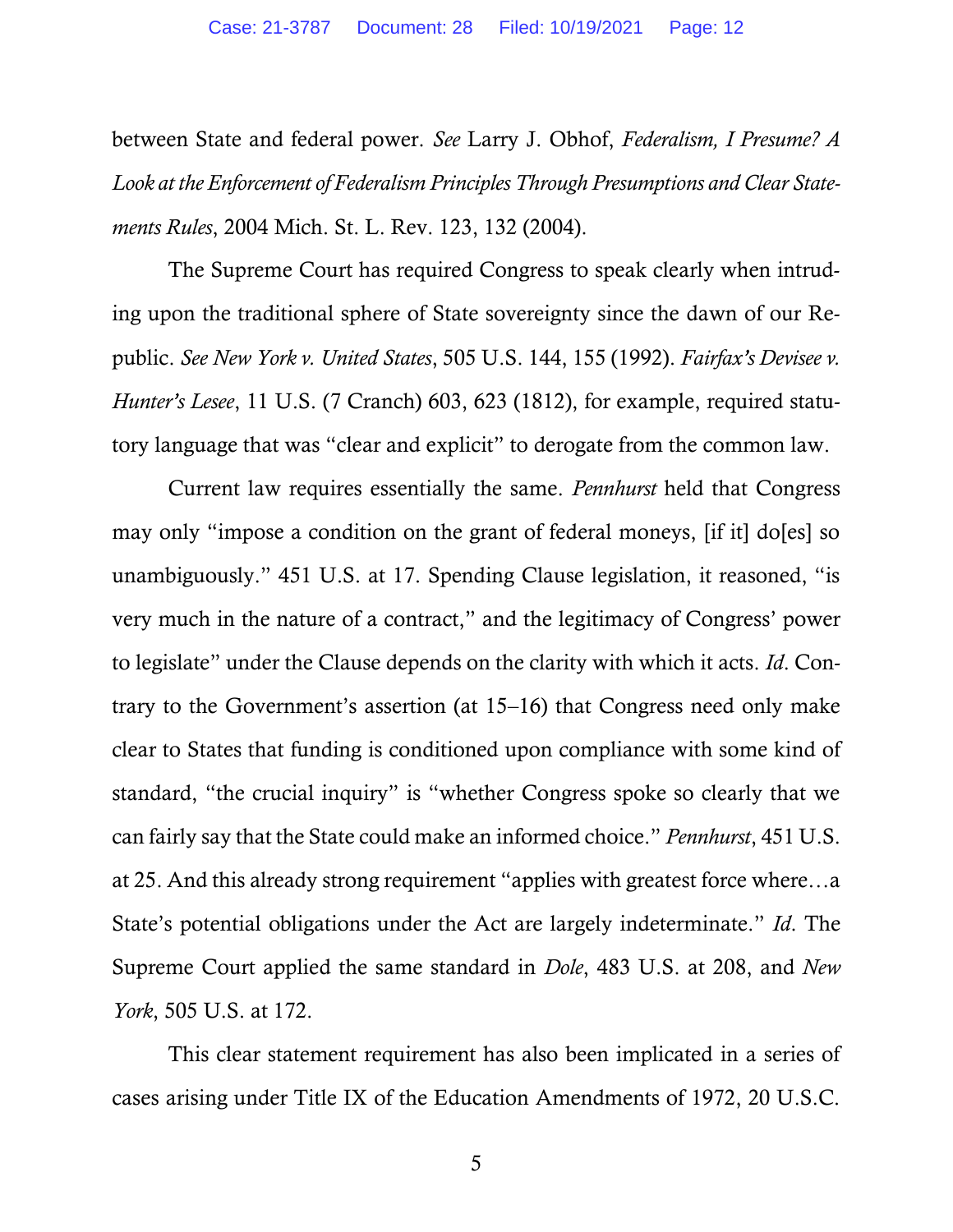§ 1681 *et seq. See, e.g., Davis v. Monroe Cnty. Bd. of Educ.*, 526 U.S. 629 (1999); *Gebser v. Lago Indep. Sch. Dist.*, 524 U.S. 274 (1998), *Franklin v. Gwinett Cnty*., 503 U.S. 60 (1992). Not only did the Court's "decision in *Gebser* [make] clear that the Spending Clause clear-notice rule requires…that the recipients [of federal funding] be on general notice of the kind of conduct the statute prohibits," but also "at least when money damages are sought[,] that they be on notice that illegal conduct is occurring in a given situation." *Davis*, 526 U.S. at 672 (Kennedy, J., dissenting).

On similar reasoning, *Arlington Central School District* concluded that the Individuals with Disabilities Education Act (IDEA) did not permit a court to shift expert witness fees paid by a prevailing party. 548 U.S. at 296. The Supreme Court "view[ed] the IDEA from the perspective of a state official who is engaged in the process of deciding whether the State should accept IDEA funds and the obligations that go with those funds." *Id*. It emphasized that the text of the statute is the touchstone of this inquiry, rejecting reliance on legislative history: "the key is not what a majority of the Members of both Houses intend but what the States are clearly told regarding the conditions that go along with the acceptance of those funds." *Id.* at 304; *cf. Dellmuth v. Muth*, 491 U.S. 223, 230 (1989) ("[l]egislative history generally will be irrelevant to a judicial inquiry into whether Congress intended to abrogate" state sovereignty).

The Supreme Court's explication of functionally identical clear statement requirements in other contexts is also instructive. For Congress to abrogate State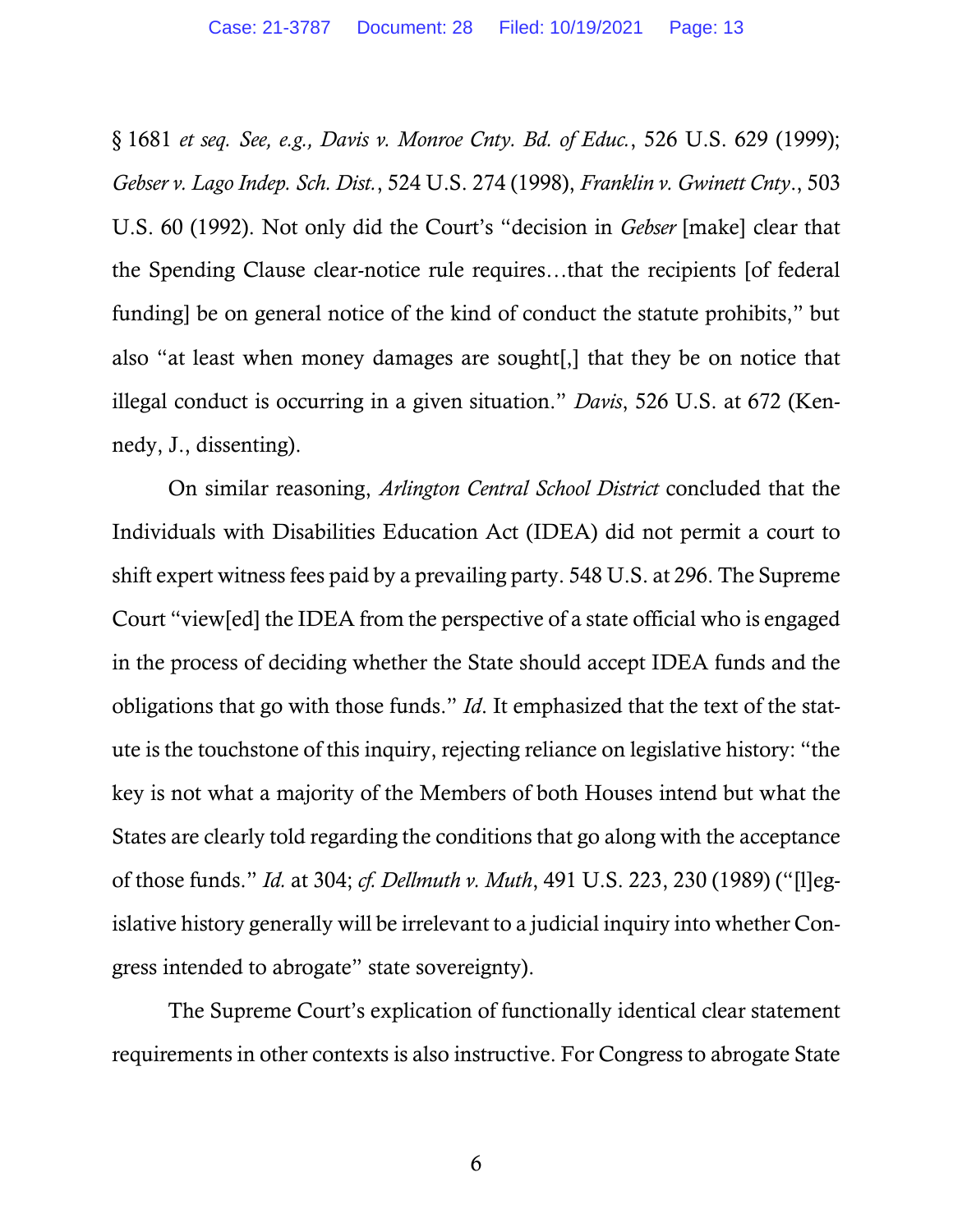sovereign immunity, it "must mak[e] its intention unmistakably clear in the language of a statute." *Atascadero State Hosp. v. Scanlon*, 473 U.S. 234, 242 (1985); *see also*, *e.g., Kimel v. Fla. Bd. of Regents*, 528 U.S. 62, 73 (2000); *Dellmuth*, 491 U.S. at 228 (referring to this as a "simple but stringent test"). Likewise, a "'clear and manifest' statement from Congress" is required "to authorize an unprecedented intrusion into traditional state authority." *Rapanos v. United States*, 547 U.S. 715, 738 (2006) (plurality op.); *see also Gregory v. Ashcroft*, 501 U.S. 452, 461–62 (1991).

"[U]nless Congress conveys its purposes clearly, it will not be deemed to have significantly changed the federal-state balance." *United States v. Bass*, 404 U.S. 336, 349 (1971). Indeed, "[f]ederal statutes impinging upon important state interests 'cannot…be construed without regard to the implications of our dual system of government.... [W]hen the Federal Government takes over...local radiations in the vast network of our national economic enterprise and thereby radically readjusts the balance of state and national authority, those charged with the duty of legislating [must be] reasonably explicit.'" *BFP v. Resolution Trust Corp*., 511 U.S. 531, 544 (1994) (quoting Felix Frankfurter, *Some Reflections on the Reading of Statute*s, 47 Colum. L. Rev. 527, 539–40 (1947)).

### B. The Tax Mandate's Unprecedented Vagueness Renders It Unconstitutional

What the Tax Mandate requires of States is anything but clear. It potentially intrudes on every area of state policymaking, limited only by the preferences of a federal official, the Secretary of the Treasury. Every exercise of a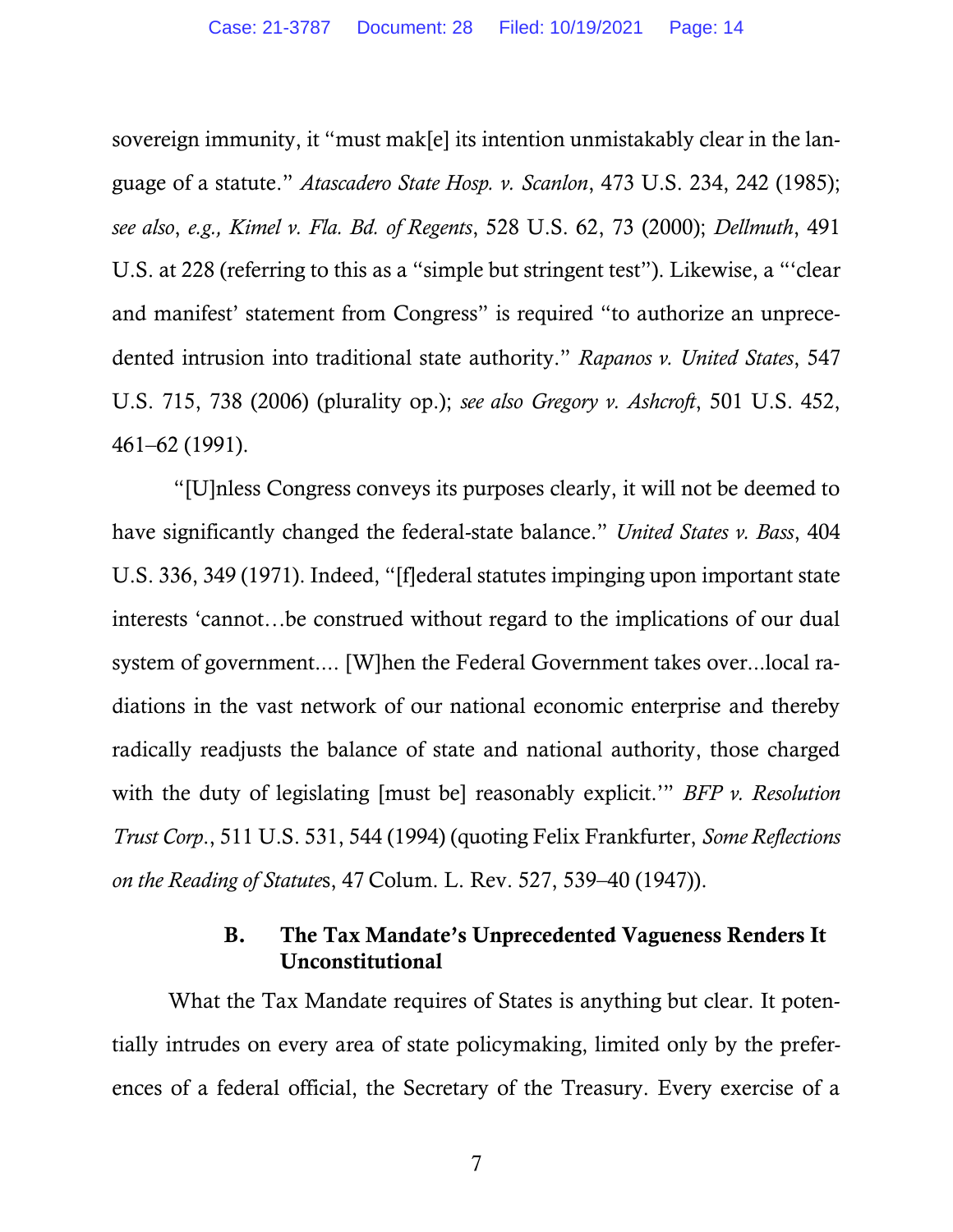State's police power regulates human conduct, which in turn affects economic activity and taxation. After all, "taxation, in reality, is life."<sup>2</sup> Updates to the building code, for example, may reduce new construction and thereby tax revenues. Requiring licensure of a profession may thin out the field, with a corresponding hit to tax collections. Lowering the speed limit may save lives, but it is also likely to reduce gas-tax collections and taxable commerce. And limiting indoor dining at restaurants may slow the spread of SARS-COV-2, at the expense to the State of a reduction in sales-tax revenues.

Every policy may, depending on how things play out, "reduce[] any tax" and thereby run afoul of the Tax Mandate if funds received under ARPA are used to "indirectly" offset the loss. A State has no way to predict with any certainty whether the Mandate permits any given exercise of its police power. The Mandate, in turn, provides no standard at all by which to judge a State's compliance with the rules; its scope is not "plain to anyone reading the Act." *Gregory*, 501 U.S. at 467.

This defect is just as apparent in the narrower field of State tax policy. The Tax Mandate could touch upon every facet of State taxation in ways that Congress never considered or specified. It may bar broad swaths of state policymaking on taxation for an uncertain period of time, as its language could be interpreted to freeze everything from tax rates to car registration fees. Through its

<sup>2</sup> Jeffrey M. Birnbaum & Alan S. Murray, *Showdown at Gucci Gulch* 289 (1987) (quoting Sheldon Cohen).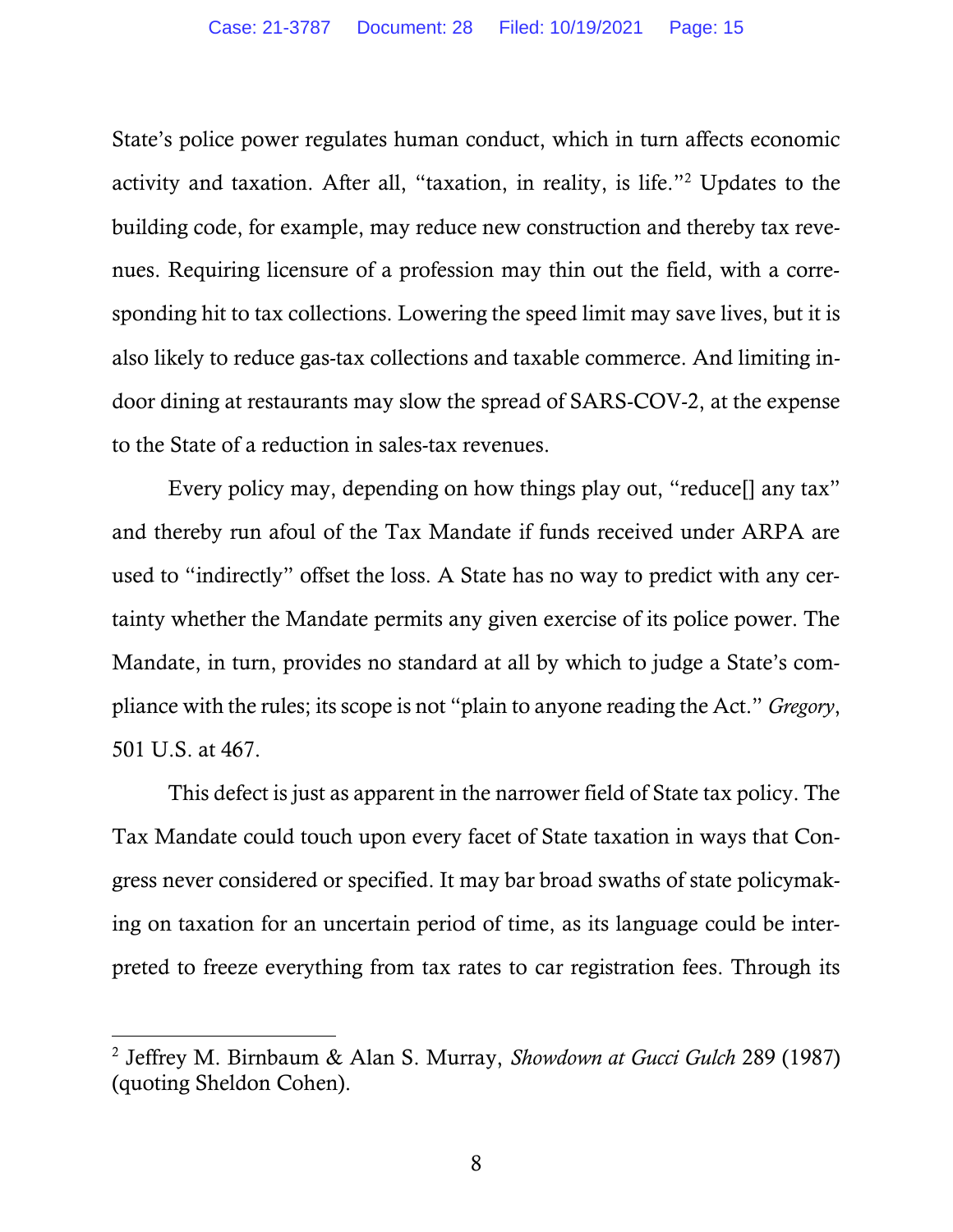prohibition of "administrative reinterpretation[s,]" it may even require States to perpetuate error by leaving in place misinterpretations of their tax codes—if issuing corrections would result in net tax revenue reductions.

Consider a State program providing an array of benefits for those who qualify under State law as disabled. If a State provides, among other things, a tax credit to disabled residents, is it then barred under the Tax Mandate from revising its regulatory definition of disability to include, say, partial blindness or "long COVID" syndrome? The effect of such a change would be to reduce tax revenue, and so the possibility cannot be dismissed even as the question cannot be answered definitively. In this way, the Tax Mandate may well prohibit a State from revising any part of its laws that "directly or indirectly" affect tax revenues. And there are, as noted, precious few areas of the law that lack consequences for tax collections.

The Government's brief provides no clarity as to how the law would apply in this, or myriad other, situations. Instead, it argues broadly (at 7–9 and 12) that the Tax Mandate is not implicated if a State offsets tax cuts with increases in other taxes, revenue derived from macroeconomic growth, or spending cuts in areas not implicated by ARPA. But this position, advanced for the first time in this Court, raises at least three substantial problems: First, it is contrary to the text of the Act, which prohibits the use of ARPA funds to "directly or *indirectly* offset a reduction in the next tax revenue" of a State "resulting from a change in law, regulation, or administrative interpretation…that reduces any tax." 42 U.S.C. § 802(c)(2)(A) (emphasis added). The statutory bar on indirect offset does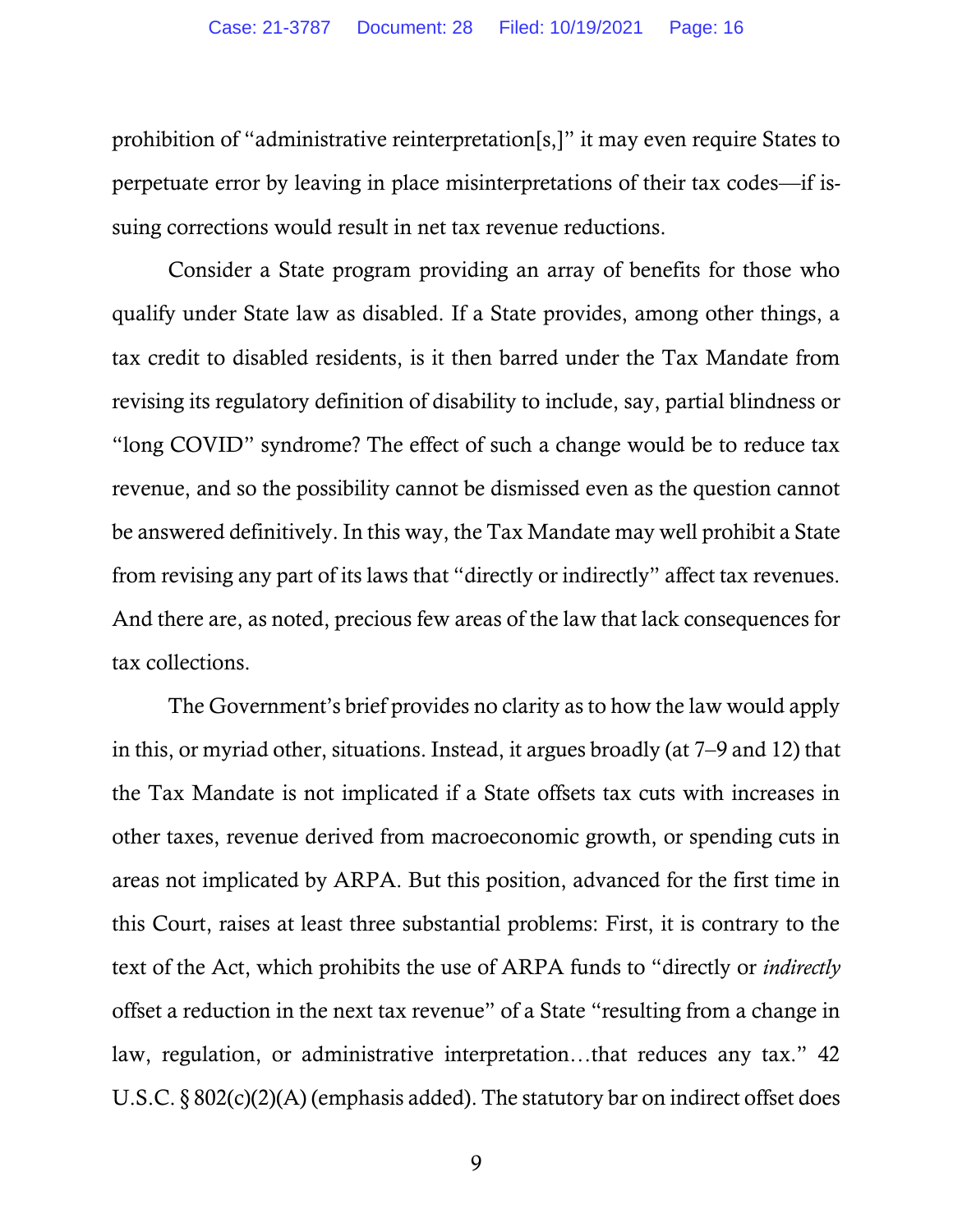not allow for the Treasury to decide that some offsets are actually permissible. Second, even if the Government's litigating position was the statutory standard, it remains clear as mud: how is a State to know whether the Treasury considers corresponding spending cuts to be in an area not affected by ARPA? And third, that the Government needs to clarify the application of the Tax Mandate through its shifting litigation positions demonstrates that the text of the statute itself fails to meet the clarity requirements for Spending Clause legislation.

The Government's defense of the Tax Mandate finds no support in *Bennett v. Kentucky Department of Education*, 470 U.S. 656 (1985), nor *Cutter v. Wilkinson*, 423 F.3d 579 (6th Cir. 2005). *Bennett* found the "requisite clarity" in the statutory language itself, which expressly required that federal funds be used only to "'supplement'" and not "'supplant'" preexisting spending. 470 U.S. at 666, 671 (quoting statute). That the court additionally addressed the parties' arguments on the implementing regulations—which closely tracked the statutory language, *id*. at 671—does not support any position of the Government here. Nor does *Cutter*, which upheld the Religious Land Use and Institutionalized Persons Act's "least restrictive means" standard for burdens on prisoners' religious exercise. 423 F.3d at 586. The distinction between that familiar standard—clearly formulated, applied in decades of court decisions, and extended in the statute to only a narrow field of State activity—and the Tax Mandate's open-ended and novel prohibition on any action that might "directly or indirectly" reduce tax revenue only highlights the Tax Mandate's status as an extreme outlier in terms of vagueness.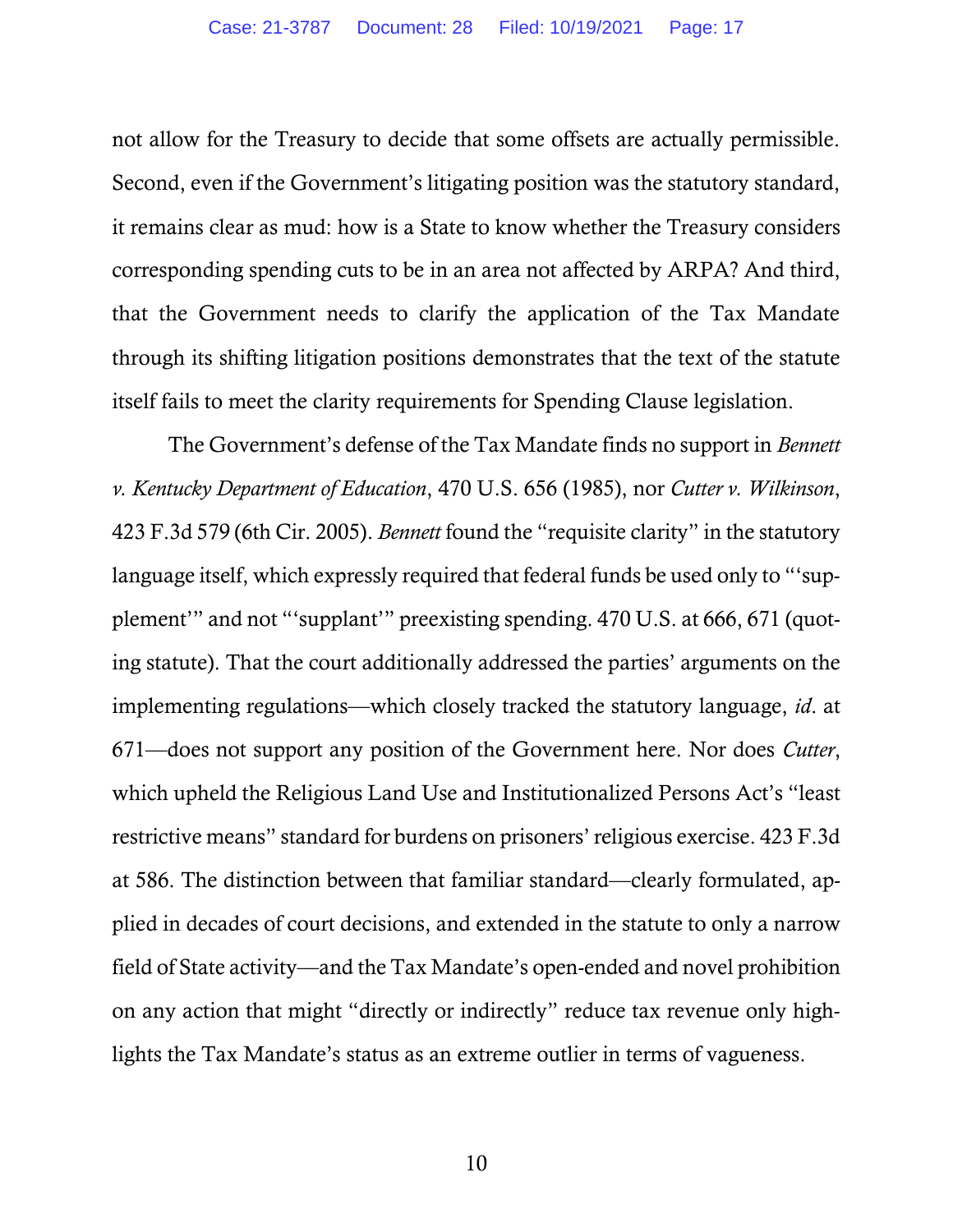"If Congress intends to alter the usual constitutional balance between the States and the Federal Government, it must make its intention to do so unmistakably clear in the language of the statute," *Atascadero*, 473 U.S. at 242, in a manner both "unequivocal and textual," *Dellmuth*, 491 U.S. at 230. Because Congress failed to do so here, the Tax Mandate is facially invalid. *Pennhurst*, 451 U.S. at 17.

# II. Treasury Cannot and Did Not Cure the Tax Mandate's Constitutional Defect

# A. The Executive Branch Cannot Make Up for Congress's Failure To Speak "Unambiguously"

The Tax Mandate's constitutional infirmity cannot be cured by the Secretary through rulemaking or otherwise.

1. Whether the Spending Clause authorizes particular legislation depends on that legislation alone. If Congress intends to alter the usual constitutional balance between the States and the Federal Government, it must make its intention to do so "unmistakably clear *in the language of the statute*," *Atascadero*, 473 U.S at 242 (emphasis added), in a manner both "unequivocal and textual," *Dellmuth*, 491 U.S. at 230. Congress must draw a clear line demarking the permissible from the impermissible. If Congress fails to clearly cabin its intrusion on State autonomy in this way, Congress is not legitimately legislating under the Spending Clause and the offending provisions are facially invalid. *Pennhurst*, 451 U.S. at 17 (assessing "[t]he legitimacy of Congress' power to legislate under the spending power"). Put simply, "when Congress desires to impose a condition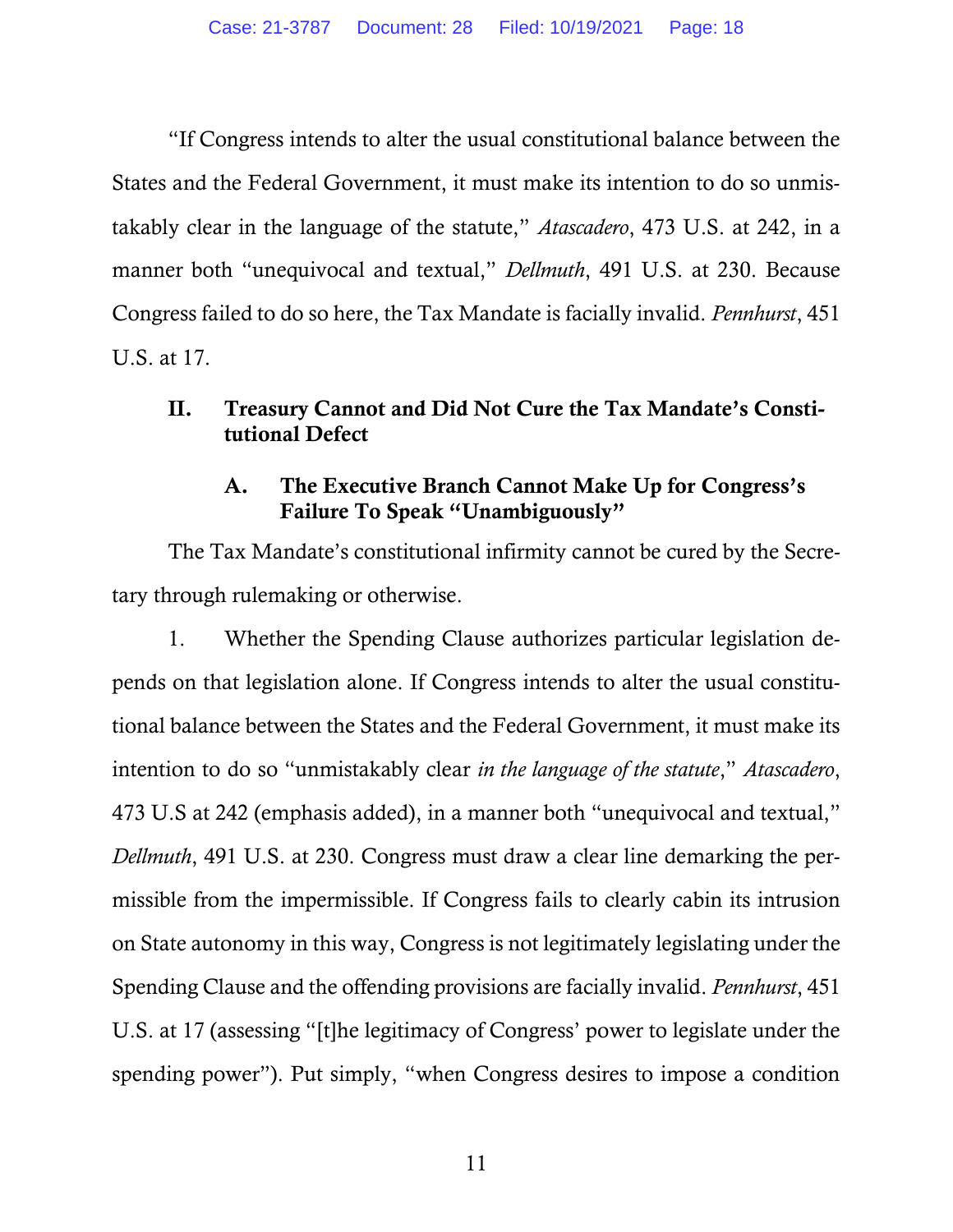under the Spending Clause, it is Congress's burden to affirmatively impose the condition in clear and unmistakable statutory terms." *Sharp v. Johnson*, 669 F.3d 144, 154 (3d Cir. 2012).

The Constitution does not permit Congress to issue vague statements of principle affecting States' exercise of their sovereign powers, leaving it to the Executive Branch to fill in the details. Reliance on an agency's general gap-filling authority, *see Long Island Care at Home, Ltd. v. Coke*, 551 U.S. 158, 173 (2007), is not enough to satisfy the demands of the Spending Clause.

The *en banc* Fourth Circuit addressed that precise issue in *Riley*, 106 F.3d at 559, holding that to "commandeer from the States their core function[s]" and sovereignty, Congress itself must "sp[eak] in affirmative and unambiguous terms, so that there could be no question whatsoever of its intent." *Id.* at 562.<sup>3</sup> The court rejected the argument that courts may defer to an agency's interpretation of an ambiguous provision affecting State sovereignty. "In order for the States to be bound by a condition upon the receipt of federal monies, the Congress must have affirmatively imposed that condition in clear and unmistakable statutory terms. An adjustment to the critical balance of power between the Federal Government and the States cannot be authorized implicitly." *Id.* at 563.

It is therefore "axiomatic" that any statutory ambiguity "defeats altogether a claim by the Federal Government that Congress has unambiguously

<sup>&</sup>lt;sup>3</sup> In reversing the panel opinion, the Fourth Circuit adopted the dissenting panel opinion of Judge Luttig. 106 F.3d at 561. Quotes from the opinion include those from Judge Luttig's original panel dissent, reproduced by the *en banc* court.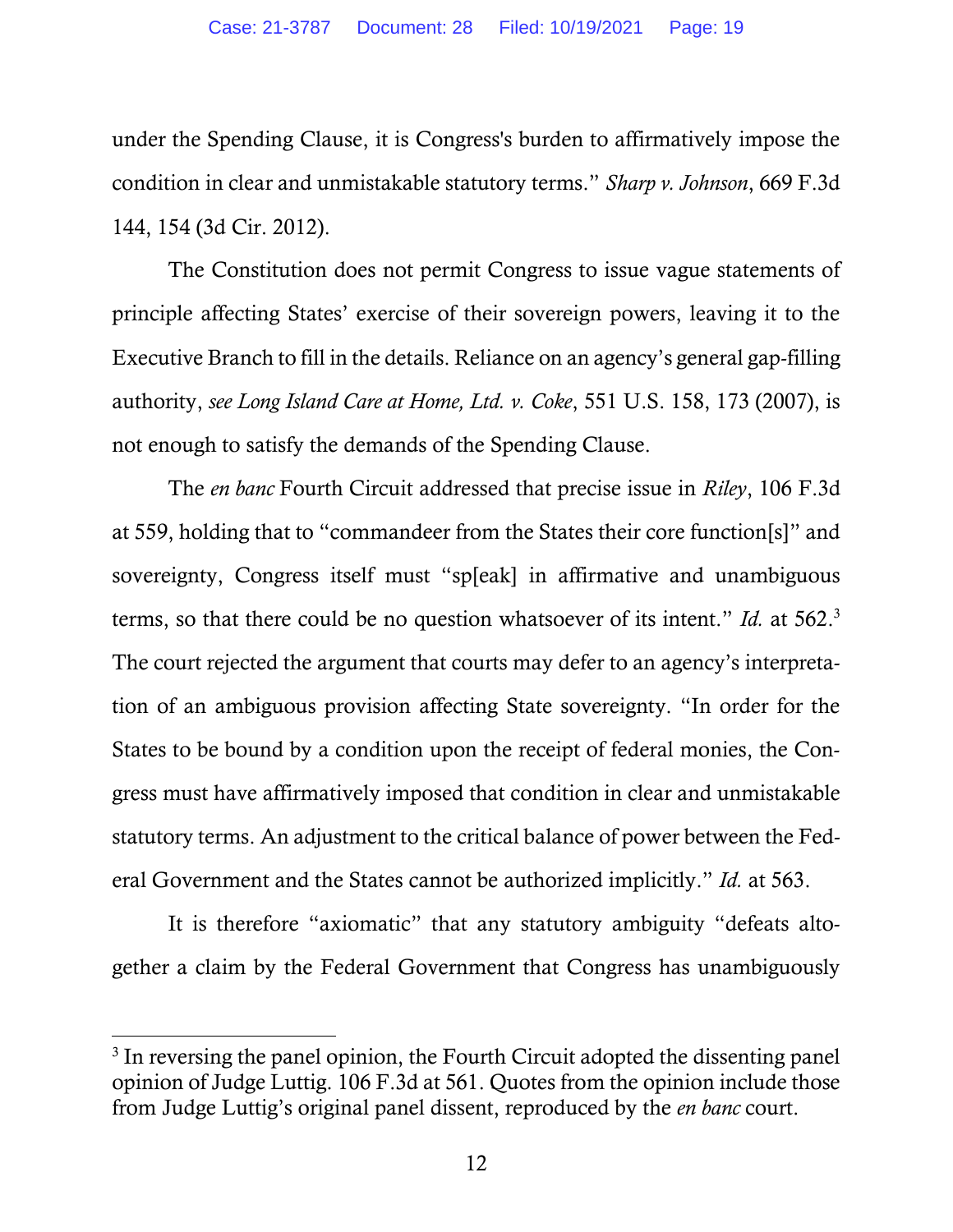conditioned the States' receipt of federal monies in the manner asserted." *Id*. at 567. And it is not enough that Congress indicate, generally, its intent to use its spending power to direct State activity: "a clear statement is required not simply in determining whether a statute applies to the States, but also in determining whether the statute applies in the particular manner claimed." *Id.* at 568 (citing Gregory, 501 U.S. at 460–70);<sup>4</sup> accord Doe v. Bd. of Educ. of Oak Park & River Forest *High Sch. Dist. 200*, 115 F.3d 1273, 1278 (7th Cir. 1997).

"Clarity is demanded *whenever* Congress legislates through the spending power." *Haight v. Thompson*, 763 F.3d 554, 569 (6th Cir. 2014). The Constitution requires that the legislature speak unambiguously when conditioning the grant of federal funds to the States. It is Congress, not the Executive Branch, that must make "its intention clear and manifest…if it intends to impose a condition on the grant of federal moneys." *Will v. Mich. Dep't of State Police*, 491 U.S. 58, 65 (1989) (internal quotations omitted). As this Court recognized, it is "'[b]y insisting that Congress speak with a clear voice,' the [courts] enable[] the States 'to exercise their choice knowingly, cognizant of the consequences of their participation.'" *Sch. Dist. of City of Pontiac v. Sec'y of U.S. Dep't of Educ.*, 584 F.3d 253, 268 (6th Cir. 2009) (en banc) (opinion of Cole, J.) (quoting *Pennhurst*, 415 U.S. at 17). Lacking legislative power, the Executive can enable no such thing.

<sup>4</sup> The Government contends (at 19 n.5) that this is *obiter dictum* and contrary to controlling precedent. Not so. The Fourth Circuit made explicit that it was holding that "[i]n order for *Congress* to condition a state's receipt of federal funds, *Congress* must do so clearly and unambiguously." *Riley*, 106 F.3d at 561. And, as described above, this rule flows directly from Supreme Court precedent.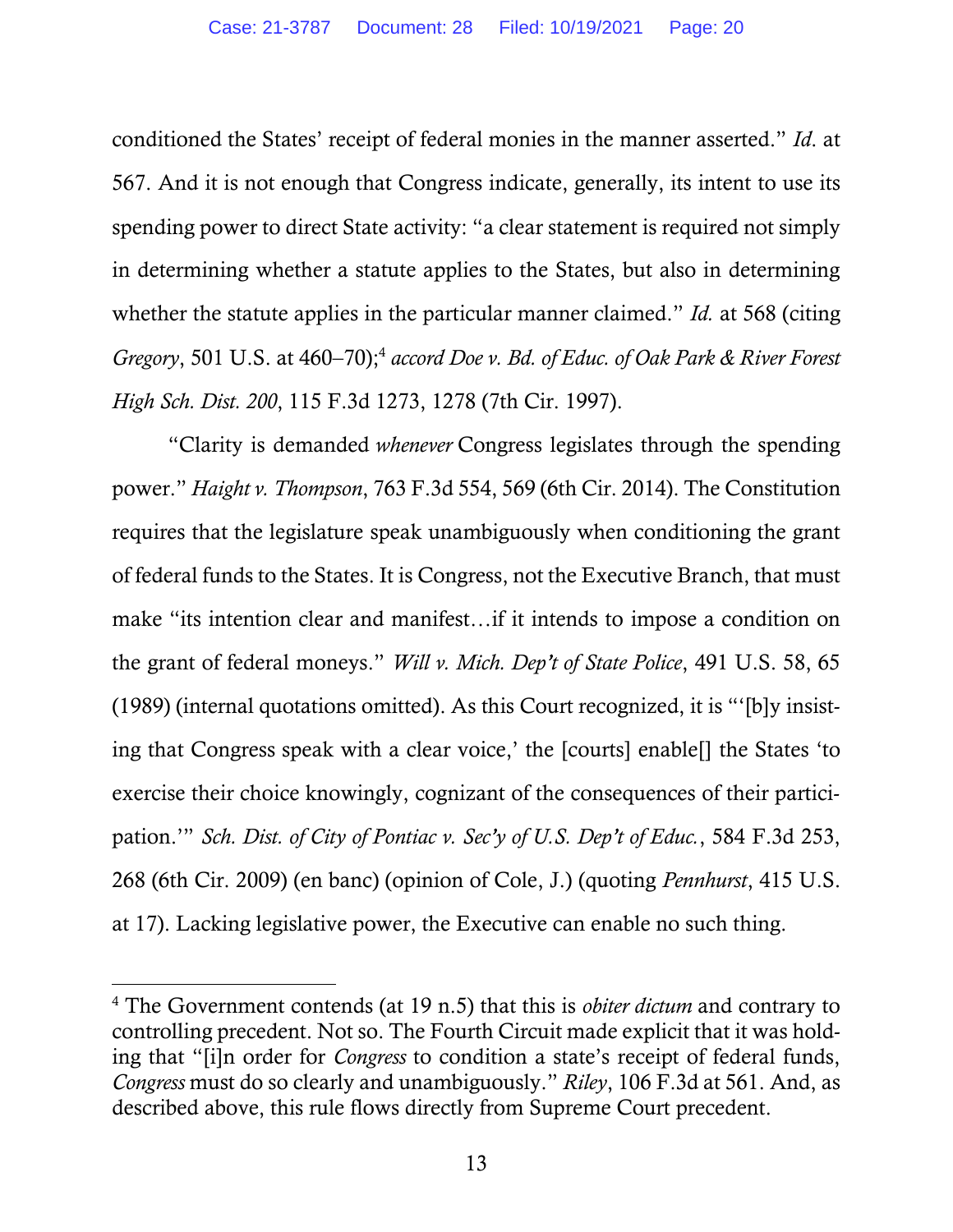2. Congress alone must shoulder the burden of imposing conditions unambiguously because the power being exercised is Congress's, not the Executive's. It is Congress's exercise of its Spending Clause power that has the potential to disrupt the careful balance between the federal and State governments. And it is therefore Congress's responsibility to ensure that this power be exercised in a manner that observes the Constitution's limits on what it can and cannot do. That's why the "legitimacy of Congress' power to legislate" under the Clause depends on the clarity with which it acts. *Pennhurst*, 451 U.S. at 17. "In traditionally sensitive areas, such as legislation affecting the federal balance, the requirement of clear statement assures that the legislature has in fact faced, and intended to bring into issue, the critical matters involved in the judicial decision." *Bass*, 404 U.S. at 349.

Requiring Congress to speak clearly is consistent with and reflective of the Constitution's interbranch separation of powers and respect for States' traditional sovereign authorities. The Constitution gives Congress, not the Executive Branch, the power to spend for the "general Welfare of the United States." Art. I, § 8, cl. 1. *Cf. Douglas v. Indep. Living Ctr. of S. Cal., Inc.*, 565 U.S. 606, 620 (2012) (Roberts, C.J., dissenting) ("[T]he States under the Spending Clause agree only to conditions clearly specified by Congress, not any implied on an ad hoc basis by the courts."). It "carefully separates the 'purse' from the 'sword' by assigning to Congress and Congress alone the power of the purse." *Tex. Educ. Agency v. U.S. Dep't of Educ.*, 992 F.3d 350, 361–62 (5th Cir. 2021); *see* The Federalist No. 78, at 402 (Alexander Hamilton) (Gideon ed., 2001) ("The Executive…holds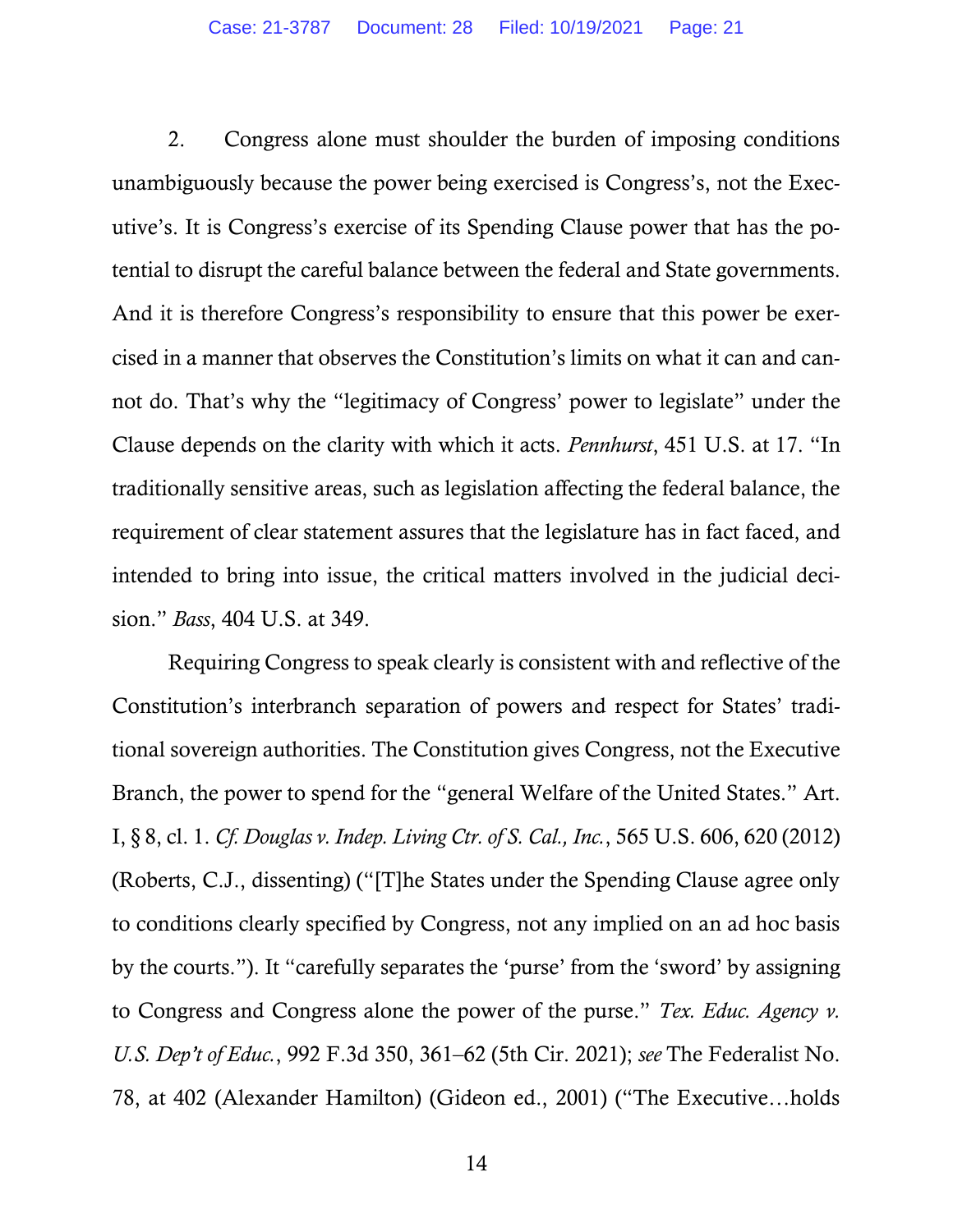the sword of the community. The legislature not only commands the purse, but prescribes the rules by which the duties and rights of every citizen are to be regulated."). And because the Founders viewed the "power over the purse" as "the most complete and effectual weapon" in representing the interests of the people, The Federalist No. 58, at 303 (James Madison) (Gideon ed., 2001)—wielded by a body that posed a "a special threat to individual liberty"—they divided [the legislative] power to ensure that 'differences of opinion' and the 'jarrings of parties' would 'promote deliberation and circumspection' and 'check excesses in the majority.'" *Seila Law LLC v. CFPB*, 140 S. Ct. 2183, 2203 (2020).

In contrast, "no such institutional protection from abuse exists" when this power is exercised by the "executive branch, where one individual…determined to impose his or her policy preferences regardless of the will of Congress"—here the Secretary of the Treasury—"could proceed unimpeded by the types of institutional checks present in the legislative body." *City of Chicago v. Barr*, 961 F.3d 882, 887 (7th Cir. 2020). And while "[t]he executive branch has significant powers…the power of the purse is not one of them." *Id.* It is one thing for Congress, made up of the elected representatives of the People and bestowed with limited, enumerated powers (including the spending power) to encumber the State's actions. It can, but it must do so carefully and unambiguously. It is quite another, more offensive thing, for the Secretary to take the power for herself, on the basis of ambiguous statutory text. So while there is a "tendency to overlook the formalities of separation of powers to address the issue-of-the-day [that] has been seen many times by the courts,…it is no more persuasive now than it was in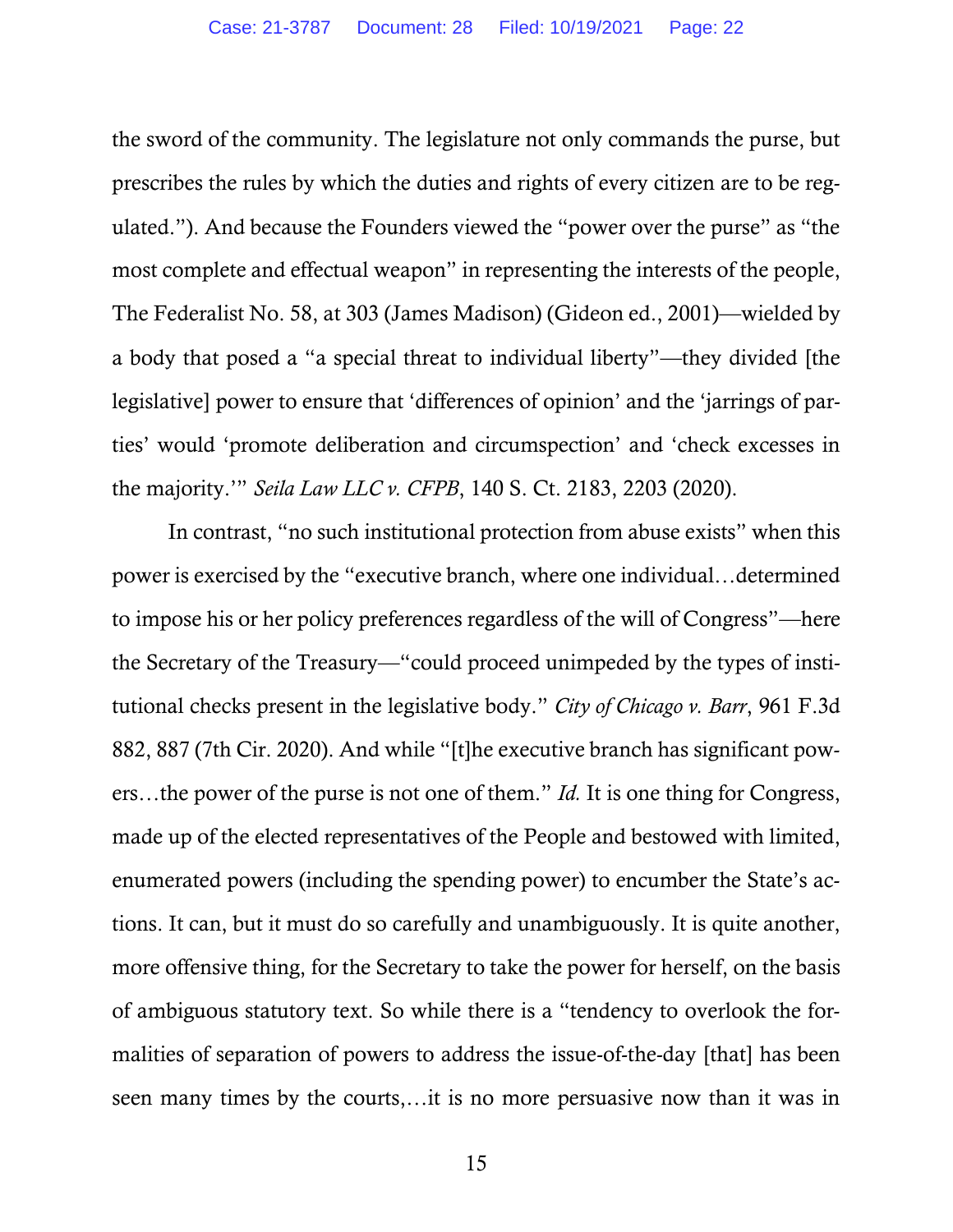those cases." *Id.* As the Supreme Court observed in *Printz v. United States*, 521 U.S. 898, 933 (1997), "[m]uch of the Constitution is concerned with setting forth the form of our government, and the courts have traditionally invalidated measures deviating from that form." (citations omitted). While a given result "may appear 'formalistic'…because such measures are typically the product of the era's perceived necessity….the Constitution protects us from our own best intentions: It divides power among sovereigns and among branches of government precisely so that we may resist the temptation to concentrate power in one location as an expedient solution to the crisis of the day." *Id.*

3. This structural argument is bolstered by basic tenets of administrative law: regulations interpreting statutes are only valid inasmuch as they either "match Congress's unambiguous command or are clarifying a statutory ambiguity." *Tex. Educ. Agency*, 992 F.3d at 361 (citing *Chevron, U.S.A., Inc. v. Nat. Res. Def. Council, Inc.*, 467 U.S. 837, 843–44 (1984)). Relying on the relevant regulations to indicate what Congress intended, when it did not say so clearly itself, is a tacit admission that the statute itself is impermissibly ambiguous.

Indeed, the clear-statement rule at issue here is a sort of "nondelegation canon," a rule that "forbid[s] administrative agencies from making decisions on their own." Peter J. Smith, Pennhurst, Chevron, *and the Spending Power*, 110 Yale L.J. 1187, 1204 (2001). These sorts of canons "are an effort to link 'important interests' with 'appropriate institutional design.' The interests served by *Pennhurst*'s rule, of course is state autonomy, which (on this account) finds its protection principally in the institutional structure of Congress." *Id*. (quoting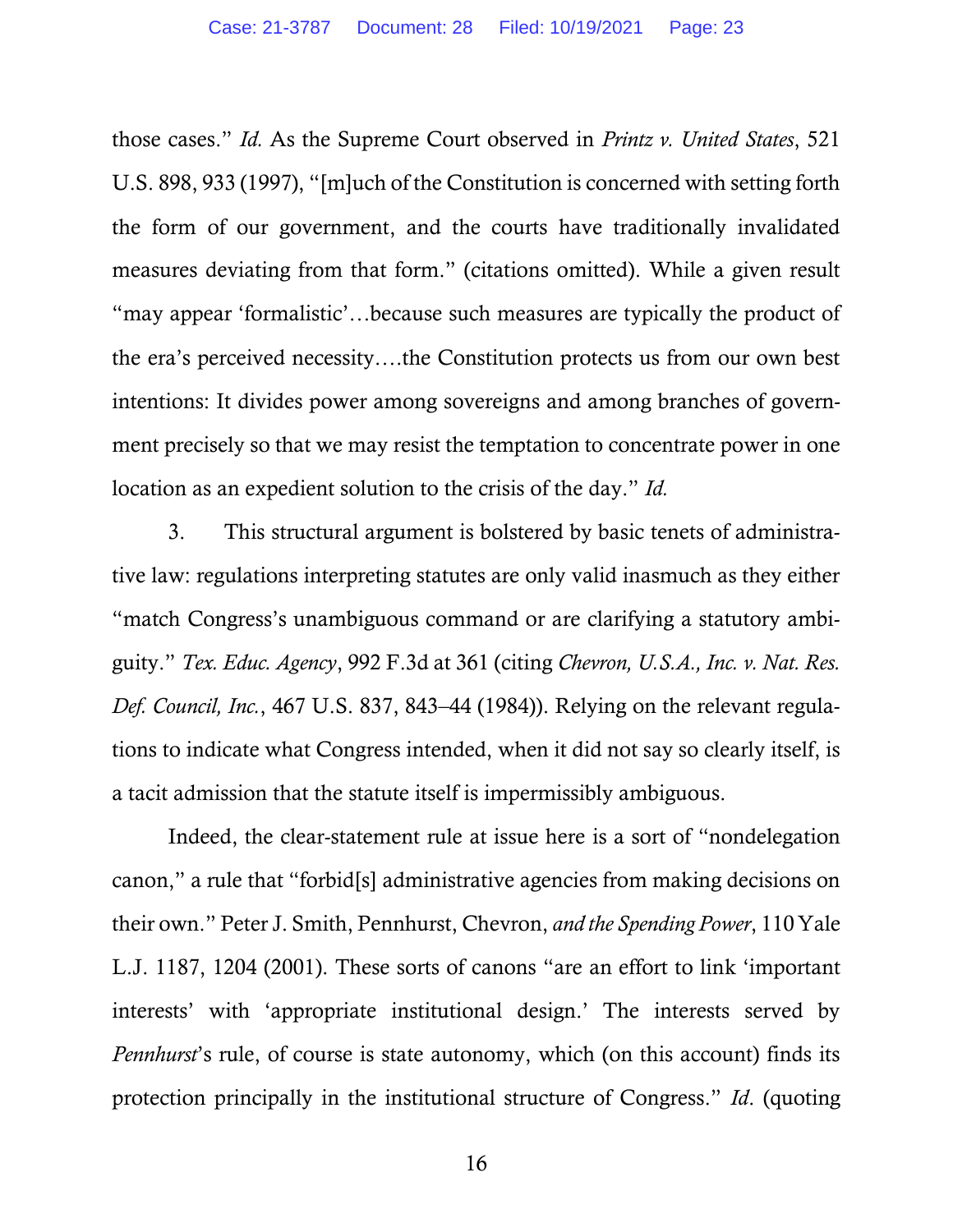Cass R. Sunstein, *Nondelegation Canons*, 67 U. Chi. L. Rev. 315, 317 (2000)). Allowing an agency to fill in the gaps via regulation "not only creates the potential that the agency has attempted to impose a condition that was not within Congress's contemplation, but also risks doing so at the expense of important values of federalism." *Id.*

Accordingly, the only question for this Court is whether "*Congress* satisf[ied] the *Pennhurst* clear-statement rule by 'clearly' describing 'the conditions that go along with the acceptance…of funds under the Act.'" *City of Pontiac*, 584 F.3d at 281 (Sutton, J., concurring) (quoting *Murphy*, 548 U.S. at 304) (emphasis added). And the answer is "No."

4. Even if the Constitution permitted the Executive Branch to cure Congress's failure to unambiguously condition federal funding, the Administrative Procedure Act ("APA") is unequal to the task. Whether or not Congress could enact some statutory scheme that might allow durable clarification of vague statutory intrusions on State sovereignty, the APA's features render it entirely unsuited to that task.

Where the APA falls short is its authorization for federal agencies to withdraw or amend rules at their discretion. The APA "makes no distinction…between initial agency action and subsequent agency action undoing or revising that action." *FCC v. Fox Television Stations, Inc*., 556 U.S. 502, 515 (2009). It is generally enough that an agency "display awareness that it *is* changing position" and that the agency has some reason to believe its new position "to be better."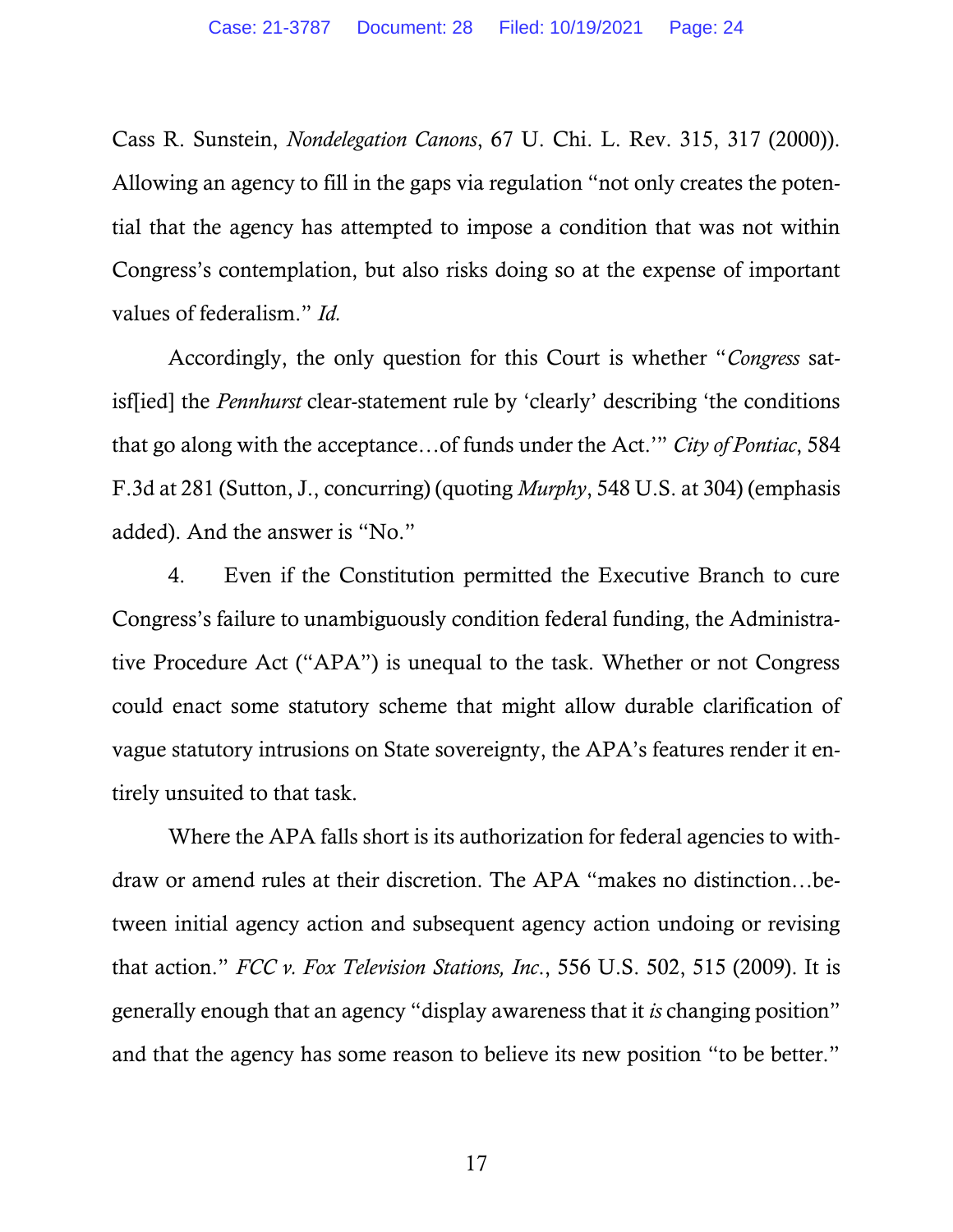*Id*. Moreover, an agency may change position on a dime, without even providing advance notice and an opportunity for comment, by promulgating an interim final rule (as the Secretary did here) based on some exigency. 5 U.S.C. § 553(b)(3)(B), (d)(3); *see, e.g., Am. Transfer & Storage Co. v. Interstate Com. Comm'n*, 719 F.2d 1283, 1303 (5th Cir. 1983). The result is that an agency is powerless to commit itself to follow any set course and so cannot speak with the durability of a duly enacted statute. Exacerbating the problem is the office exercising rulemaking authority here: the Secretary of the Treasury, an individual executive official who enjoys the "'[d]ecision, activity, secrecy, and dispatch' that 'characterise the proceedings of one man.'" *Seila Law*, 140 S. Ct. at 2203 (quoting Federalist No. 70, at 475 (Alexander Hamilton) (J. Cooke ed., 1961)).

A clear-statement rule ensures any intrusion into State power is cabined to its precise scope. It allows States to jealousy guard their sovereignty, exercise what of it remains to the fullest extent, and police against attempted usurpations. It serves as "concrete safeguard," giving the States themselves the power to "guard against excessive federal intrusion into state affairs and be vigilant in policing the boundaries of federal power." *Davis*, 526 U.S. at 655 (Kennedy, J., dissenting).

But a rule promulgated under the APA can provide no safeguard. It provides States with no understanding of where they may exercise their power and where they may not, and no durable line demarcating the limits of the federal government's incursion into its authority. And a rule, even a "final" rule, provides no finality sufficient for a State to order its affairs around its content. It is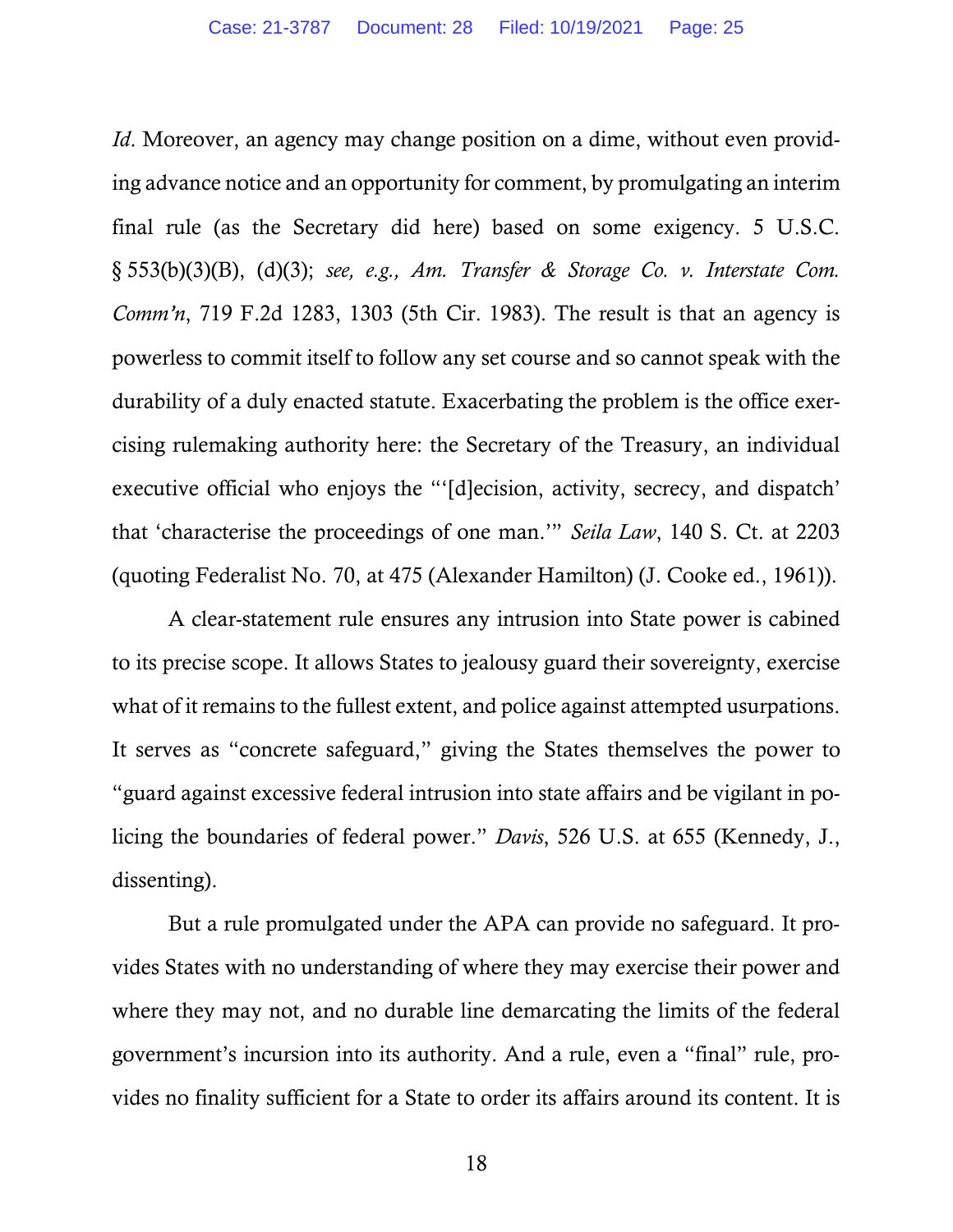only an announcement of the Executive's views of its authorities and enforcement priorities in a given moment, which can be wiped away with rule. States will, therefore, be boxed in by the possibility that the Secretary will change her mind and amend the rules—potentially on an expedited basis—leaving them in breach at the snap of a finger

Even if one were to assume that the Secretary will stick by her as-promulgated regulations, that still would not solve the problem. A new Secretary, should one take office, could promulgate a new rule. Likewise, a new administration could issue a new rule, and could likely do so on an interim final basis with no notice or no opportunity for the States to issue their views—changing the terms of the "contract" with the States, unilaterally obligating the States to pay the Treasury recoupment for taxing and revenue decisions it had thought were permissible under the current Administration's rules. This Administration's exercise of discretion could suddenly become an unanticipated cost for the States, contrary to the very purposes underlying the clear-statement requirement.

The APA and rules promulgated thereunder simply cannot cure the fundamental vagueness problem that exists here. Even rules drawn with perfect clarity are still subject to unilateral amendment and revision. If a State cannot rely on the lines drawn via regulation, it will almost certainly be chilled in the exercise of its retained sovereignty. And, in that way, it cannot be said to be able to make a knowing decision as to whether or not the offered funds are worth the strings attached.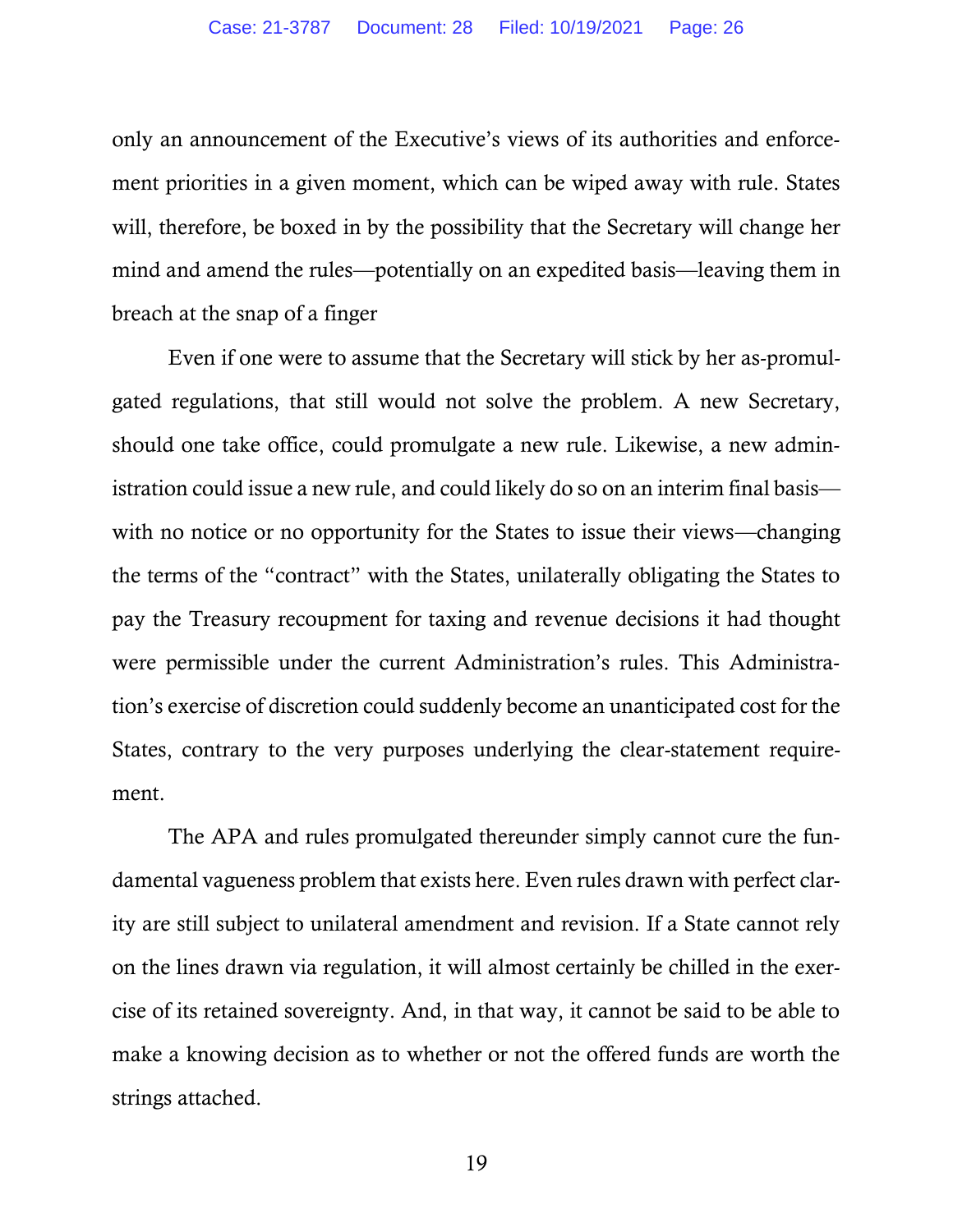## B. Treasury's Interim Final Rule Only Reinforces the Tax Mandate's Fundamental Vagueness

Even assuming, *arguendo*, that the Department of the Treasury could cure the ambiguity of the American Rescue Plan Act through rulemaking, the Interim Final Rule promulgated by the Department of the Treasury falls far short. *Coronavirus State and Local Fiscal Recovery Funds*, 86 Fed. Reg. 26786, 26807 (May 17, 2021). Despite answering some questions at the margins and providing more information about the procedures that the Treasury will require the States to follow, the Interim Final Rule still leaves crucial questions unanswered about the broad scope of this unprecedented arrogation of State power, while introducing further complications.

1. The rule leaves many central questions unanswered, to the point that what is required of States is anything but clear. As one example, the rule does not define what sorts of "changes in law, regulation or interpretation" are covered by the Tax Mandate. It defines "covered change" to include "any final legislative or regulatory action, a new or changed administrative interpretation, and the phase-in or taking effect of any statute or rule where the phase-in or taking effect was not prescribed prior to the covered period." Fed. Reg. 26808/1–2. Does this include changes in property tax assessments? Or a decision to delay sending property tax assessors out to do rounds, due to the pandemic, which might have the effect of lowering revenues? Would it cover the decision to end "to go" sales of alcohol, which have provided restaurants—and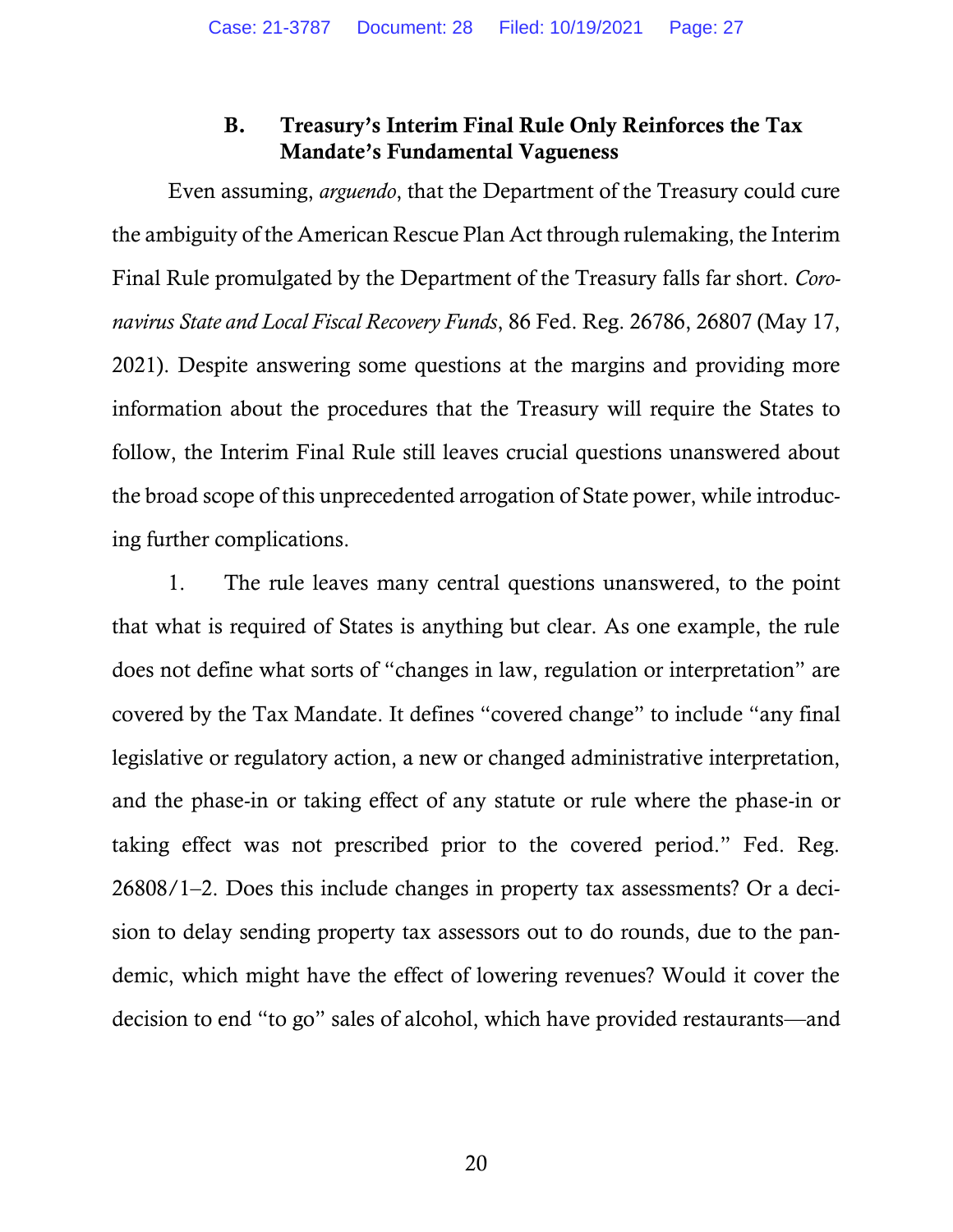state tax collectors—with revenue, over the course of the next year? Does it matter that ending "to go" alcohol sales by restaurants would be a return to the pre-COVID *status quo ante* in most places? Even if such changes are not forbidden under the rule because of the exceptions it recognizes, States are still required to assess their "measured or predicted reductions in tax revenue." *Id.* at 26823/2.

One category that the Treasury specifically exempts from the Tax Mandate are "income tax changes—even those made during the covered period that simply conform with recent changes in Federal law (including those to conform to recent changes in Federal taxation of unemployment insurance benefits and taxation of loan forgiveness under the Paycheck Protection Program)." *Id.* at 26808/2. While a sensible policy choice, it is difficult to see how that choice follows from the text of the Tax Mandate and impossible to predict whether that limitation will survive legal challenge. And this limitation, though an attempt to clarify, itself raises numerous questions that are unanswerable without further exercise of the Secretary's discretion. Will future changes to federal income taxes, including those presently proposed by the Administration, qualify for this exemption? And if these conforming changes raise revenue, can they be considered a changes that "pay for," *id.* at 26807/3, other tax decreases?

One potential answer to these and other questions is: "Don't worry about it." The Interim Final Rule contemplates a system wherein a State adds up all their revenues and tries to identify pay-fors to make up any difference. *See id.* But it remains unclear what inputs are supposed to be considered as part of this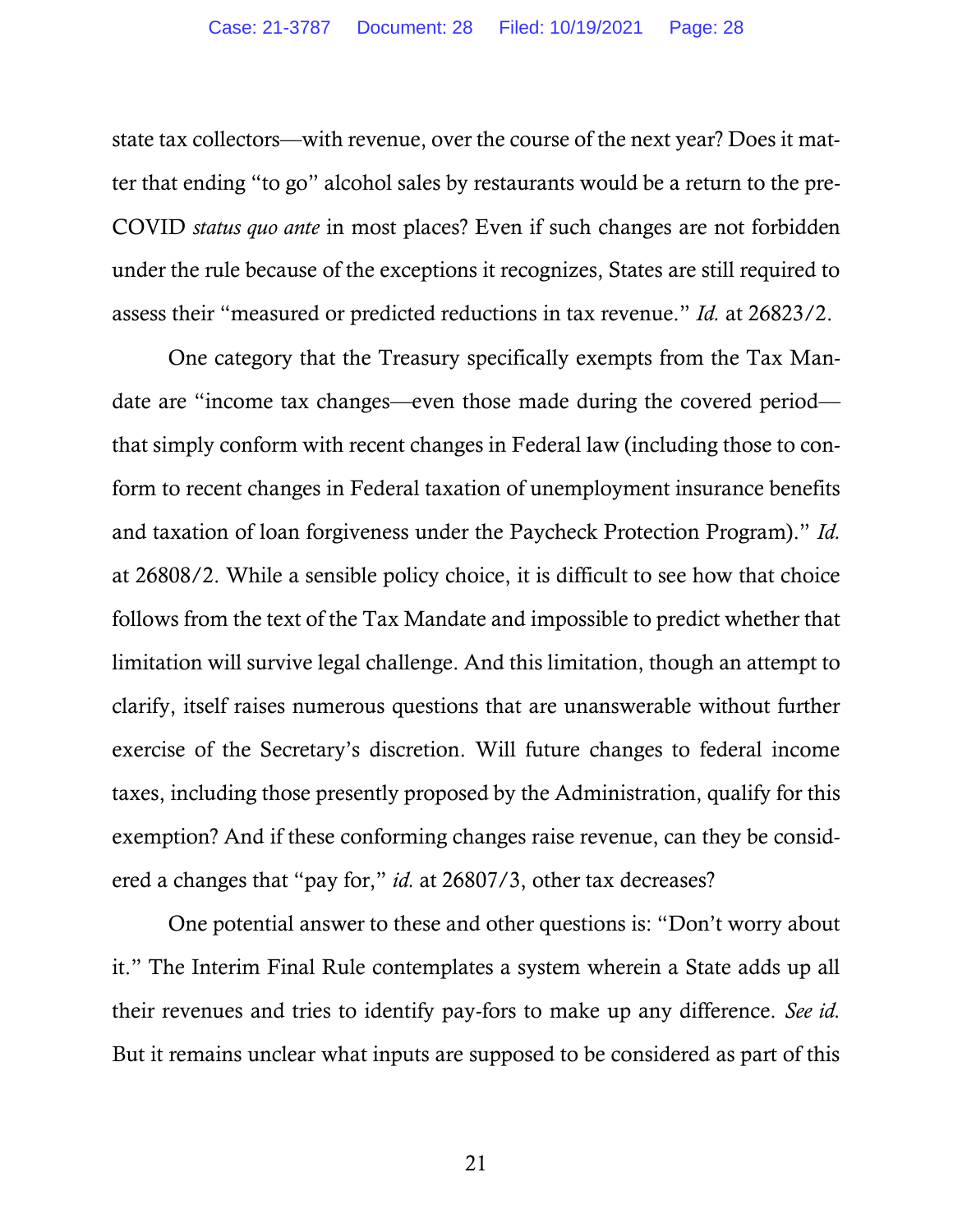calculation. Nor is it apparent that this formula-based approach is even consistent with the Tax Mandate. And how does the rule handle the possibility that tax revenues are reduced because of changes in the economy due to unforeseen circumstances? Are these to be considered when evaluating covered changes?

All of this is further exacerbated by the Interim Final Rule's charge to the States to "determine the cost of changes in law, regulation, or interpretation that reduce tax revenues and to identify and value the sources of funds that will offset—i.e., cover the cost of—any reduction in net tax revenue resulting from such changes" at the beginning of the year. *Id.* at 26807/1–2. The rule requires states to "identify and value covered changes that [the State] predicts will have the effect of reducing tax revenue in a given reporting year…based on estimated values produced by a budget model, incorporating reasonable assumptions" and that "aligns with the [State's] existing approach for measuring the effects of fiscal policies." *Id.* at 26809/1. But this requirement only highlights the ambiguity and confusion created by the Tax Mandate. How is a State supposed to know at the beginning of a year the extent to which a "change in interpretation [will] result in a reduction in net tax revenue"? To take one obvious example, States' projections at the beginning of 2020 were off by miles. And what if the Treasury believes that the assumptions that States make or their "existing approach for measuring the effects of fiscal policies" is unreasonable? Ultimately, this does not serve to make things any clearer for States. They do not have a crystal ball, nor can they read the Secretary's mind.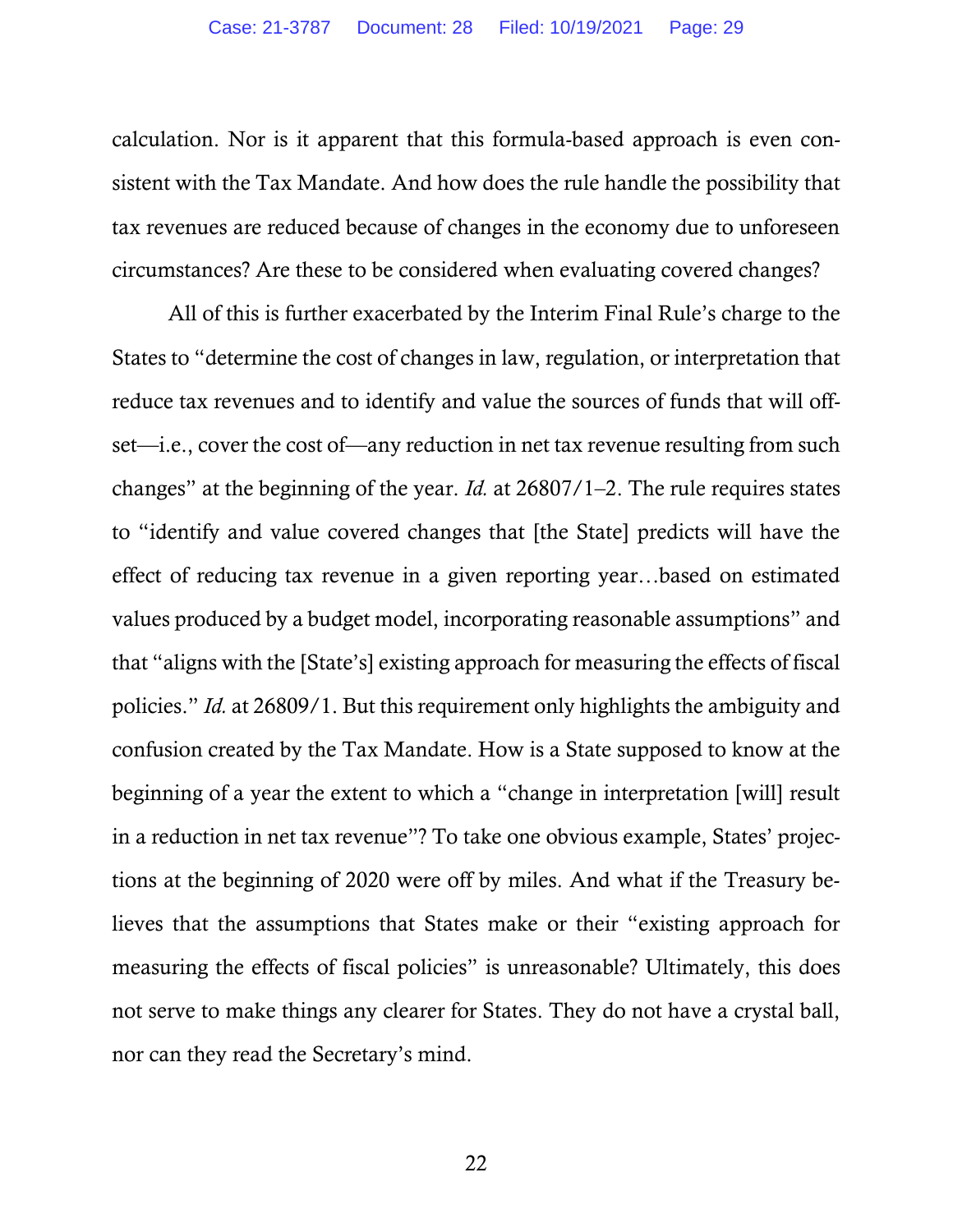Perhaps to blunt these criticisms, the Interim Final Rule establishes a "de minimis level" of acceptable reduced revenue, one percent of the reporting year's baseline, to accommodate the "small changes [that] alter the composition of their tax revenues" and "other policies with marginal effects on tax revenues*.*" *Id.* at 26809/2. The "de minimis level" also attempts to account for "projected revenue effects that turn out to differ from actual effects." *Id.* The creation of this zone of discretion to account for potential ambiguity, though, simply proves the constitutional infirmity in the first place: neither the Tax Mandate, nor the complicated regulatory scheme meant to enforce it, provides sufficient clarity for States to understand their obligations and the potential costs. That the Secretary indicates that she is planning to use her discretion not to recoup certain monies—a decision she has the discretion to change in an instant, *see supra*—does not make the actual text of the statute or regulations any clearer. Ultimately, the obligations imposed on the States must be "unequivocal and textual," *Dellmuth*, 491 U.S. at 230. This is neither.

2. It is also doubtful that the Interim Final Rule can provide any certainty to the States in the areas where it arguably departs from the Tax Mandate's text, such as its exclusion of conforming changes to taxation and the *de minimis* exemption. States' reliance on these provisions of the rule may be subject to challenge in litigation seeking the invalidation of State law as conflicting with the Tax Mandate. Although such issues probably could not arise in federalcourt litigation, *see generally DaimlerChrysler Corp. v. Cuno*, 547 U.S. 332 (2006),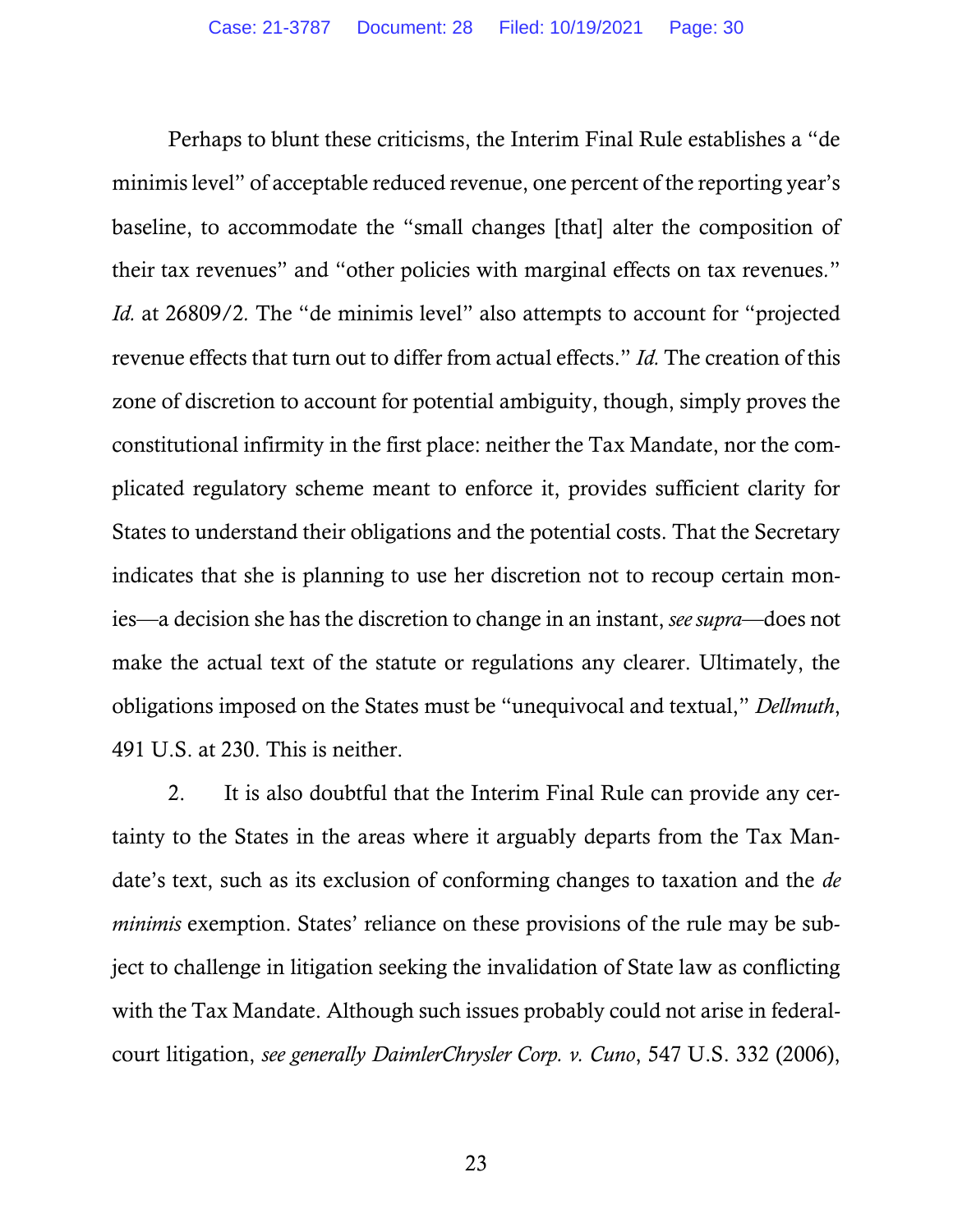many State courts do recognize taxpayer standing. *See generally* Edward Zelinsky, *Putting State Courts in the Constitutional Driver's Seat: State Taxpayer Standing After* Cuno *and* Winn, 40 Hastings Const. L.Q. 1, 36–46 (2012) (surveying States' approaches). That includes Ohio. *See State ex rel. Ohio Acad. of Trial Lawyers v. Sheward*, 715 N.E.2d 1062, 1082 (Ohio 1999) ("[W]hen the issues sought to be litigated are of great importance and interest to the public, they may be resolved in a form of action that involves no rights or obligations peculiar to named parties."). Thus, in addition to grappling with the uncertain obligation of the Tax Mandate itself, States must additionally assess whether and to what extent they may rely on the Secretary's "fix." The Secretary's attempt to clarify the Tax Mandate by departing from its text through such regulatory provisions as the *de minimis* exemption actually increases the uncertainty to States as to the exercise of their sovereign powers.

3. In many ways, the Interim Final Rule simply confirms the overwhelming sweep of the Tax Mandate. It establishes a proto-receivership under which State governments and their budget offices are mere functionaries reporting to their federal superintendent. It requires the State to quantify every policy decision that it makes, and then identify an offset for any that reduces revenue to the satisfaction of the Treasury Department. *See* 86 Fed. Reg. at 26810.<sup>5</sup> And, despite all that, it indicates that the Treasury will be monitoring the States and

<sup>&</sup>lt;sup>5</sup> The rule indicates that "Treasury will provide additional guidance and instructions [*sic*] the reporting requirements at a later date." 86 Fed. Reg. at 26810/3. To that end, then, the States *still* do not know the true depth of their obligations under the Tax Mandate for the acceptance of ARPA funds.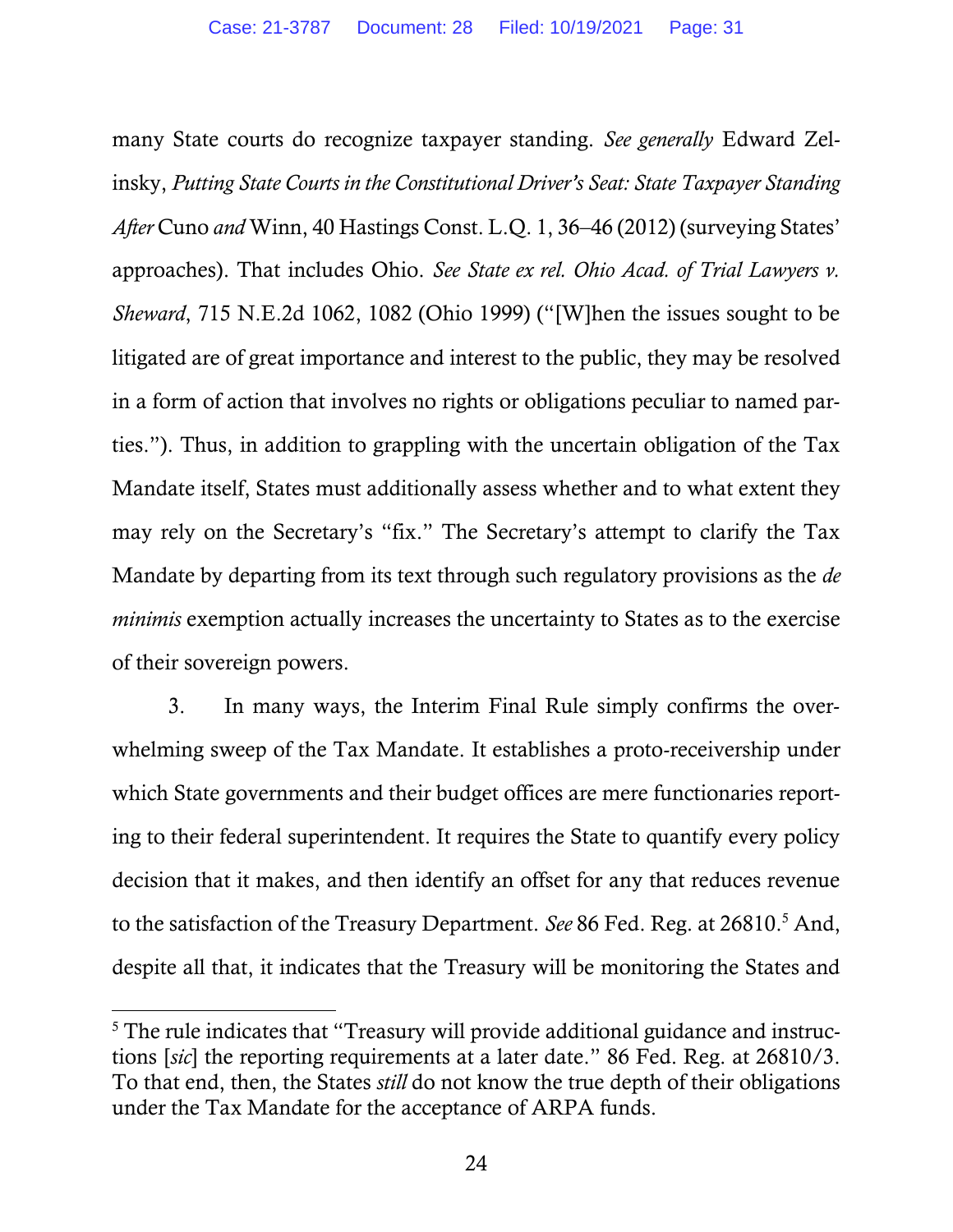indicates that the Treasury—at its discretion—may determine that a State is evading the restrictions and seek recoupment of funds, notwithstanding compliance with the onerous procedures it has put in place. *Id.* 

### **Conclusion**

For the foregoing reasons, the decision of the district court should be affirmed.

ANDREW M. GROSSMAN SEAN SANDOLOSKI BAKER & HOSTETLER LLP 1050 Connecticut Ave., N.W. Washington, DC 20036 (202) 861-1697 agrossman@bakerlaw.com

October 19, 2021 Respectfully submitted, /s/ Robert Alt ROBERT ALT THE BUCKEYE INSTITUTE 88 East Broad Street Suite 1300 Columbus, Ohio 43215 (614) 224-4422 robert@buckeyeinstitute.org

*Attorneys for Amicus Curiae*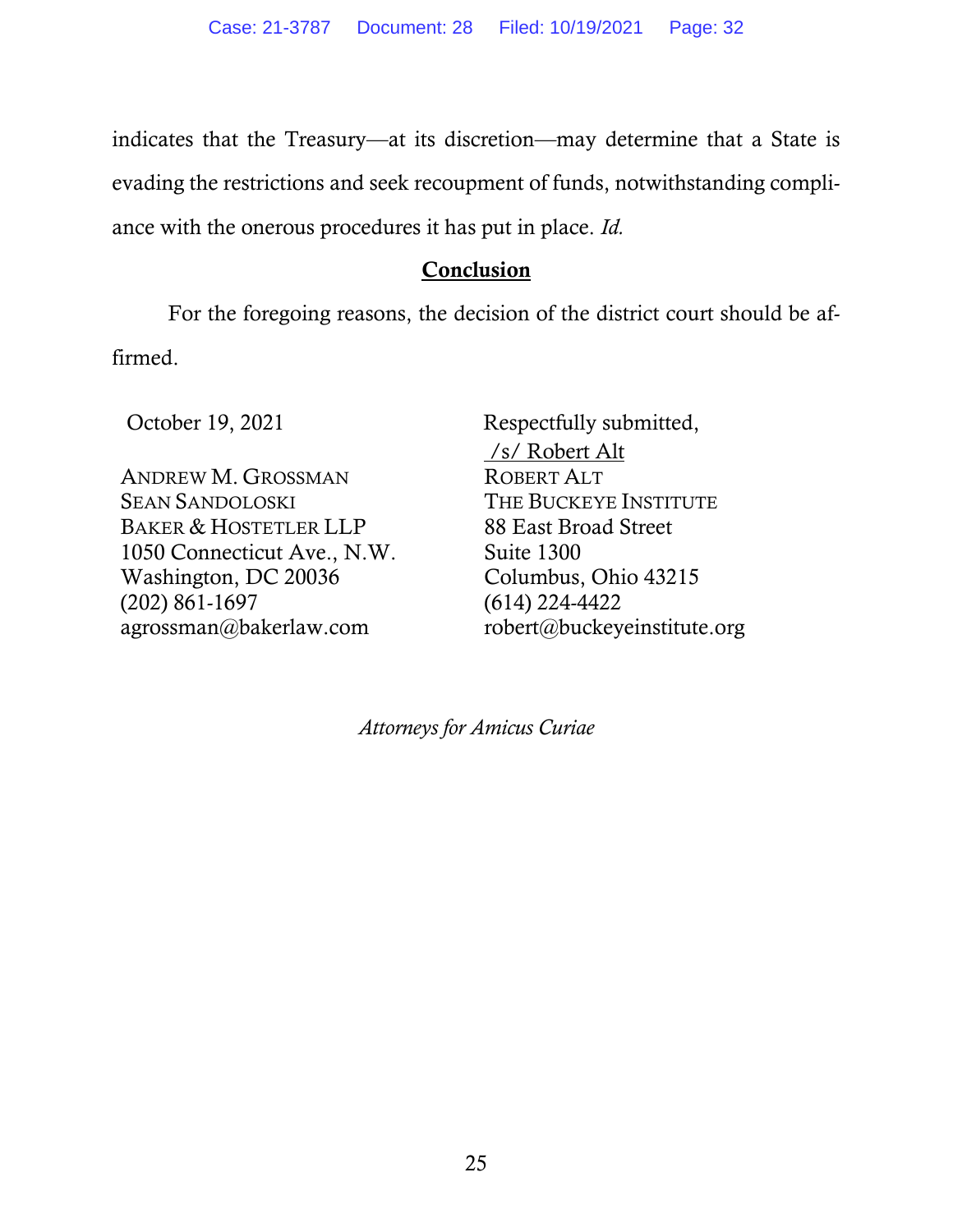# CERTIFICATE OF COMPLIANCE

I hereby certify that the foregoing complies with the length limitations of Fed. R. App. P. 32(a)(7) because it is 6,468 words. It complies with the typeface and type-style requirements of Rule  $32(a)(5)$  and Rule  $32(a)(6)$  because it is printed in 14-point Calisto MT font, a proportionally spaced face with serifs.

> /s/ Robert Alt ROBERT ALT THE BUCKEYE INSTITUTE 88 East Broad Street Suite 1300 Columbus, Ohio 43215 (614) 224-4422

*Attorney for Amicus Curiae*